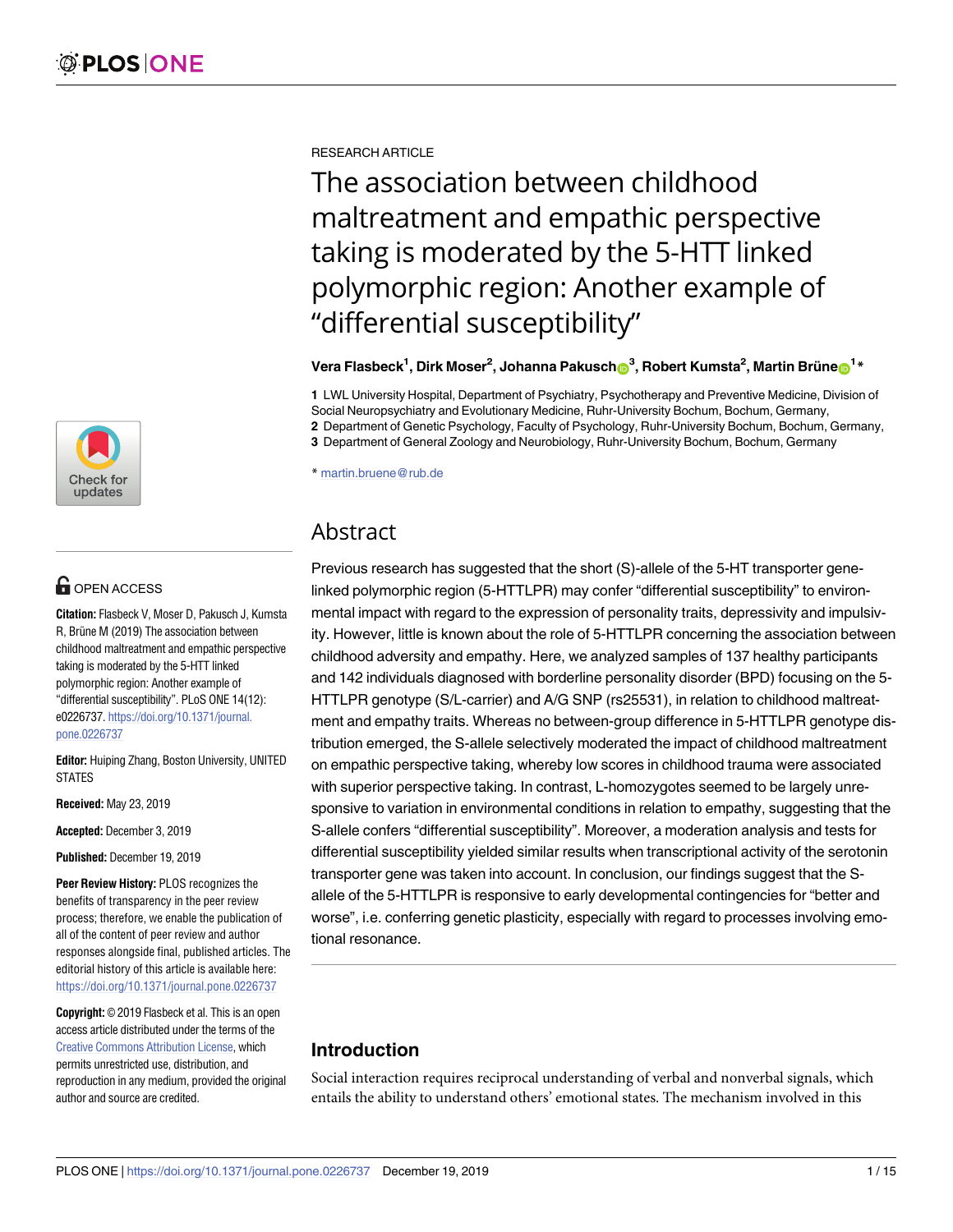<span id="page-1-0"></span>**Data Availability Statement:** All relevant data are within the paper and its Supporting Information files.

**Funding:** The author(s) received no specific funding for this work.

**Competing interests:** The authors have declared that no competing interests exist.

process is commonly referred to as "empathy", which can be conceptualized as a semi-automatic sharing of another's feelings, combined with the ability to differentiate between own and others' affect [\[1–3](#page-10-0)]. Empathic deficits have been described in several neuropsychiatric conditions including autism [\[4,](#page-10-0) [5](#page-11-0)], schizophrenia [\[6](#page-11-0), [7](#page-11-0)], psychopathy [\[8\]](#page-11-0) and personality disorders, with mixed results for borderline personality disorder [[9–13](#page-11-0)]. Our own research revealed that patients with borderline personality disorder (BPD) showed selectively increased empathy for psychological pain compared to somatic pain [\[14\]](#page-11-0), which was associated with childhood trauma, alexithymia and emotional empathy.

A plethora of studies suggests that the activity of the serotonergic system is critically involved in social behavior [\[15](#page-11-0), [16](#page-11-0)]. With regard to gene-environment interaction, for instance, research in nonhuman primates demonstrated that length variations located in the promoter of the serotonin transporter gene (5-HTTLPR) affects, together with rearing experiences, the level of serotonin metabolites in the cerebrospinal fluid and primate social behavior [\[17,](#page-11-0) [18\]](#page-11-0). In humans, the short (S) allele of the 5-HTTLPR has been associated with reduced serotonin transporter expression and function; it has also been found to be related to trait-anxiety, depression and impulsivity [[19](#page-11-0)–[23](#page-11-0)]. With regard to the processing of social cues, previous studies reported increased emotional reactivity, especially towards negatively biased stimuli  $[24–28]$  as well as heightened physiological stress responses in carriers of the S-allele  $[27, 29]$  $[27, 29]$  $[27, 29]$ . However, this polymorphic variation does not generally occur more frequently in clinical samples compared to the general population [[30–32\]](#page-12-0). The general population is heterozygous, whereas the LL-genotype is less common, and the SS-variant relatively rare, in part depending on ethnicity [\[33,](#page-12-0) [34\]](#page-12-0). In addition, controversy exists about the effect of rs25531, a SNP within the 5-HTTLPR repetitive element, with the A-variant of the L-allele being associated with greater transcriptional activity and thus more efficient serotonin turnover  $[35-37]$ , whereby a linkage disequilibrium between 5-HTTLPR and rs25531 has been described, with the rarer Gvariant of rs25531 occurring more frequently together with the L-allele than with the S-allele [\[36,](#page-12-0) [38\]](#page-12-0). In recent years, researchers have become interested in the question, raised from an evolutionary point of view, why genes conferring increased risk to psychological dysfunction may be conserved in the genepool of human populations or have even been positively selected in recent millennia (see, for instance, [\[39\]](#page-12-0)). As an alternative account to the widely-known "diathesis-stress-model" [\[40\]](#page-12-0), the groups of Ellis [[41\]](#page-12-0) as well as Belsky and colleagues have suggested that genetic variants may not one-sidedly convey risk to the development of psychological dysfunction if associated with adverse life events, but that the very same polymorphic variation may confer lower than average risks if met with superior environmental conditions, foremost empathic parental care and emotional availability of care-givers [\[42\]](#page-12-0). Therefore, the "differential susceptibility" or "genetic plasticity" model emphasizes the difference between plasticity and resilience (i.e. unresponsiveness to environmental conditions; [\[43\]](#page-12-0)).

With regard to the 5-HTTLPR, several studies reported an association of stressful live events and depression in SS-homozygotes or S-carrying heterozygotes ([[44](#page-13-0)]; for meta-analyses, see [[45](#page-13-0), [46](#page-13-0)]), while others did not confirm these findings (for meta-analyses, see [[31](#page-12-0), [47](#page-13-0)]). Conversely, and in line with the "differential susceptibility" model, Pluess and colleagues reported that SS-carriers had higher scores in neuroticism when exposed to negative life events (within the last six months), whereas more positive life events were related to less than average neuroticism. This association was absent in L-carriers [[48](#page-13-0)]. Similar findings were reported by Kuepper et al. [\[49\]](#page-13-0) who also found an association of negative life events (over the life span) and neuroticism in S-allele carriers.

However, whether or not traumatic events during childhood specifically influence the development of empathic abilities, moderated by the 5-HTTLPR, is still unclear. Accordingly, the present study aimed to investigate the impact of the 5-HTTLPR on trait empathy in a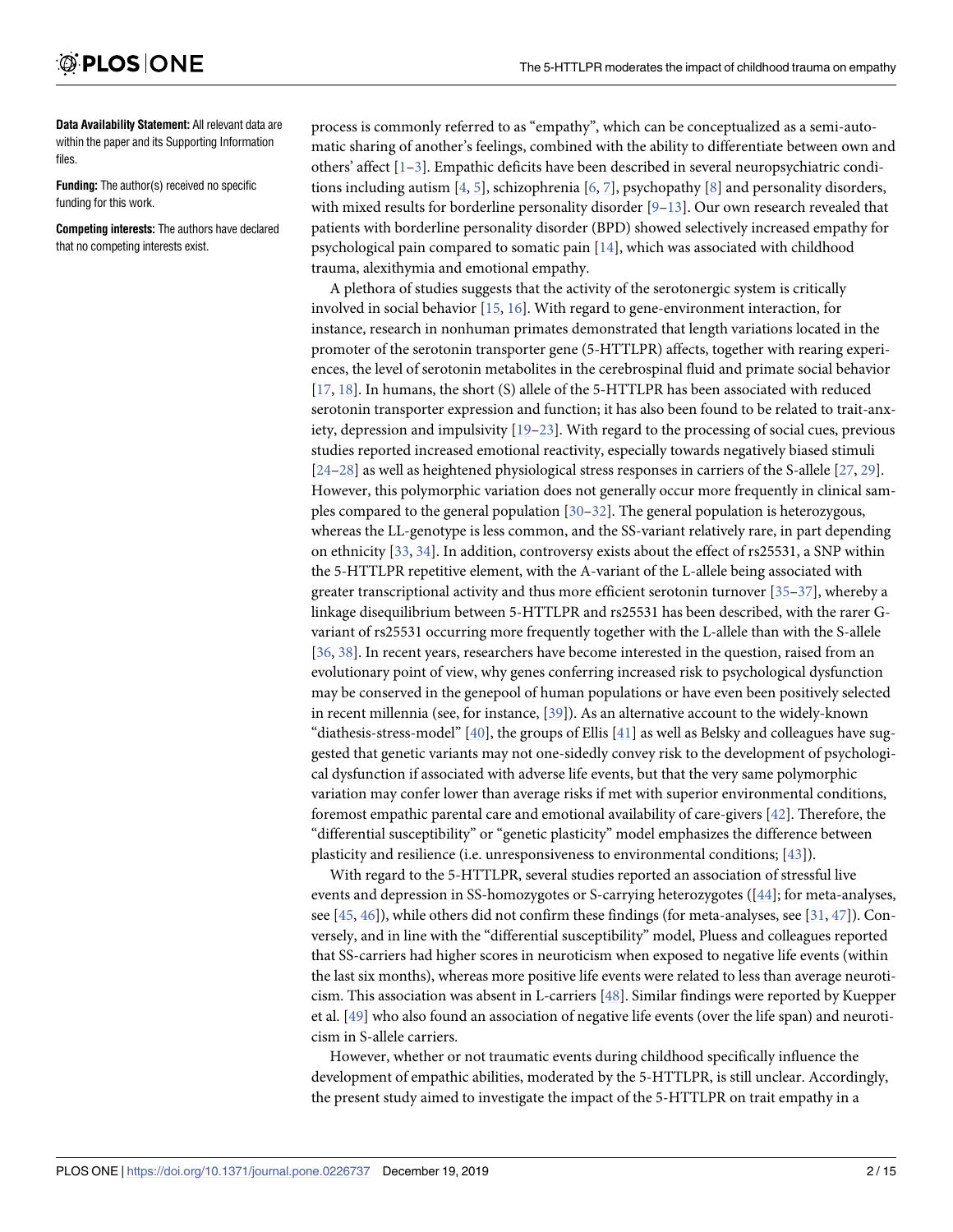<span id="page-2-0"></span>sample of healthy participants and patients with BPD. We deliberately chose the two samples, because one was characterized by relatively few adverse childhood experiences, while the clinical group was coined by relatively high degrees of early maltreatment. We specifically hypothesized that the S-allele of the 5-HTTLPR would differentially impact on the association of childhood trauma with empathic perspective taking, whereas the L-allele would be unresponsive to environmental variation, with some potential modification according to the transcriptional activity of the serotonin transporter gene conveyed by the rs25531 polymorphism.

## **Material and methods**

## **Participants**

For the current study we recruited female in-patients with BPD, diagnosed according to DSM-5 criteria [\[50\]](#page-13-0) from the LWL-University Hospital Bochum and female healthy control participants via advertisement. In total, 142 patients with BPD and 137 control participants were included. The age of participants was between 18 and 50 years. All participants were fluent in German, free of somatic illnesses and not pregnant (see Table 1 for comorbid disorders and medication of BPD patients). The control participants were free of medication and psychiatric disorders. Regarding the ethnical background, 95.2% were Caucasians, 4.4% originated from the Middle East (mainly of Turkish origin) and 0.4% from the Far East (Vietnamese). The study was approved by the Ethics Committee of the Medical Faculty of the Ruhr-University Bochum (project number 4639–13). The authors assert that all procedures contributing to this work comply with the ethical standards of the relevant national and institutional committees on human experimentation and with the Helsinki Declaration of 1975, as revised in 2008. All participants gave their full informed consent in writing.

## **Questionnaires**

Premorbid or general intelligence was estimated using the Mehrfachwahl-Wortschatz-Intelligenz-Test (MWT-A; [\[51\]](#page-13-0)). Empathic abilities were measures using the German version of the Interpersonal Reactivity Index [\[52\]](#page-13-0), called "Saarbrücker Persönlichkeits-Fragebogen" [\[53\]](#page-13-0). This questionnaire comprises four subscales, namely "perspective taking" (PT), "fantasy" (FS), "'empathic concern" (EC) and "personal distress" (PD), and has proven reliable with a Cronbach's alpha of 0.78. The present analysis focused on the "perspective-taking" score of the Interpersonal Reactivity Index (IRI), because this score is suggested to reflect cognitive

Table 1. Comorbid disorders and medication of patients with BPD in absolute (n) and relative (in %) amounts.

|                                         | $\mathbf n$ | $\%$ |
|-----------------------------------------|-------------|------|
| Comorbid disorders of patients with BPD |             |      |
| Depressive episode                      | 74          | 52.1 |
| Posttraumatic Stress Disorder           | 21          | 14.8 |
| Phobic/ anxiety Disorder                | 7           | 4.9  |
| Substance misuse                        | 42          | 29.8 |
| <b>Medication</b>                       |             |      |
| without regular medication              | 59          | 41.5 |
| antidepressant                          | 51          | 35.9 |
| antipsychotic                           | 22          | 15.5 |
| antidepressant and antipsychotic drugs  | 22          | 15.5 |
| antiepileptic                           | 8           | 5.6  |
| Other psychoactive drugs                | 6           | 4.2  |

<https://doi.org/10.1371/journal.pone.0226737.t001>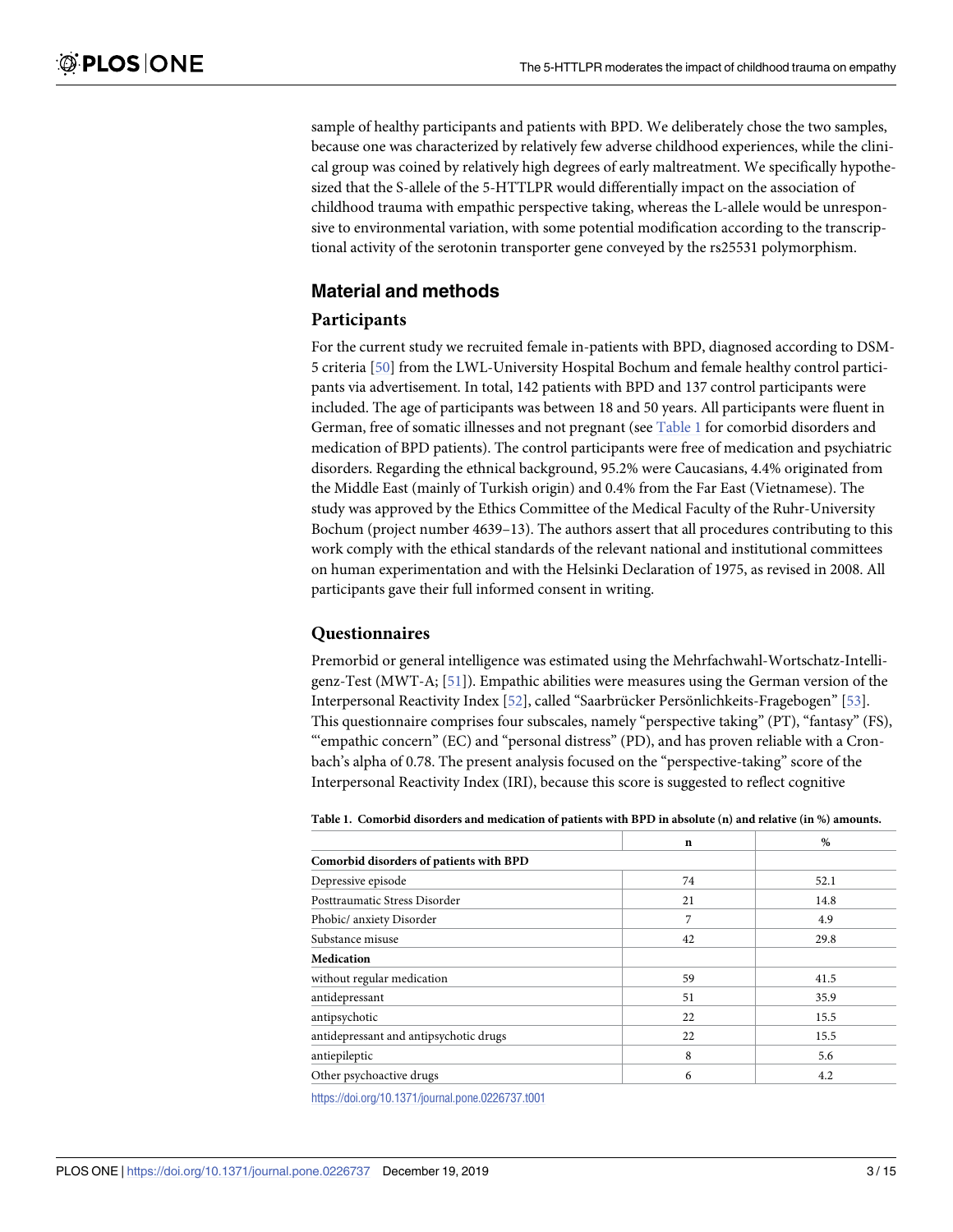<span id="page-3-0"></span>empathy traits. In contrast, emotional empathy is more context dependent [\[54\]](#page-13-0) and therefore emotional empathy scores are not appropriate for trait analyses (the validity of the other cognitive empathy score of the IRI, "fantasy", is debated and therefore not included into the present analyses; [\[55\]](#page-13-0)).

The short German version of the Childhood Trauma Questionnaire (CTQ) was used to assess the experience of maltreatment during childhood. The CTQ contains 28 questions tapping into the history of emotional abuse, physical abuse, sexual abuse, emotional neglect and physical neglect. Participants were asked to rate the occurrence of maltreatment on a 5-point Likert scale ( $1 =$  never,  $5 =$  very often) pertaining to their childhood and youth. Cronbach's alpha values for the German version were high for all subscales (0.80), except for physical neglect [[56](#page-13-0)]. In addition, we used the Beck's Depression Inventory to assess the self-rated level of depressivity [\[57\]](#page-13-0).

### **Genotyping**

The DNA samples of participants were collected using Oragene OG-500 collection kits (DNA Genotek, Inc., Ottawa, ON, Canada) and by mouthwash with a commercially available mouthwash solution (Listerine). The DNA extraction was conducted according to the manufacturer's instructions of the Oragene Kit and by an adapted version for the mouthwash samples, using a standard salting-out procedure proposed by Miller et al. [[58](#page-13-0)]. The DNA samples were diluted to a concentration of (20 ng/μL). The 5-HTTLPR and the rs25531 genotypes were determined as described by Wendland et al. [[36](#page-12-0)].

#### **Statistical analyses**

We conducted a power analysis for interaction effects, i.e. the differences between slopes for the moderation model with the genotypes SS+SL and LL, using G\*Power, Version 3.1.9.2. [\[59\]](#page-13-0). Power calculation for the current sample of 205 participants was determined by the following model: t-test-linear bivariate regression, two groups, difference between slopes, with  $\alpha$ set at 0.05. Standard deviation of the residuals, the sample size and the difference between the slopes were also considered. Accordingly, the statistical power coefficient was 0.75.

In accordance with previous studies, we divided the sample into S-carriers (SS+SL pooled) and LL-carriers (e.g. [\[60–62\]](#page-13-0)). This approach was justified, because previous studies reported no differences between SS and SL-carriers with regard to personality traits, suggesting a dominant-recessive type of association of the S-allele with personality (21).

Similarly, following previous research (e.g., [[37](#page-12-0)]), subjects were further divided into groups according to the"transcriptional activity"(TA) of the rs25531.

Independent two-sample *t-*tests were used for comparisons of questionnaire data between groups. The distributions of genotypes were assessed by chi-square tests, whereas calculations were performed for SS, SL and LL genotypes, and for both groups, i.e. patients and controls. Since we did not find any effect of group for the genotype distribution, further analyses were performed without the factor group. Because of the difference between groups regarding age and IQ, we included these variables as covariates into further analyses. In order to investigate the effect of the genotype, we calculated a multivariate analysis of covariance (MANCOVA) with the covariates IQ and age and the between-subject factor genotype (SS+SL vs. LL) and the independent variables were the IRI scores. The moderation analysis was conducted by means of the SPSS macro tool PROCESS developed by Hayes [\[63\]](#page-13-0). The moderation was calculated for the dependent variable "perspective taking" (Y; outcome) and the independent variable CTQ total score (X; predictor) and the moderator (M; susceptibility factor), i.e. the 5-HTTLPR genotype (SS+SL vs. LL), as well as controlled for IQ and age ([Table](#page-4-0) 2).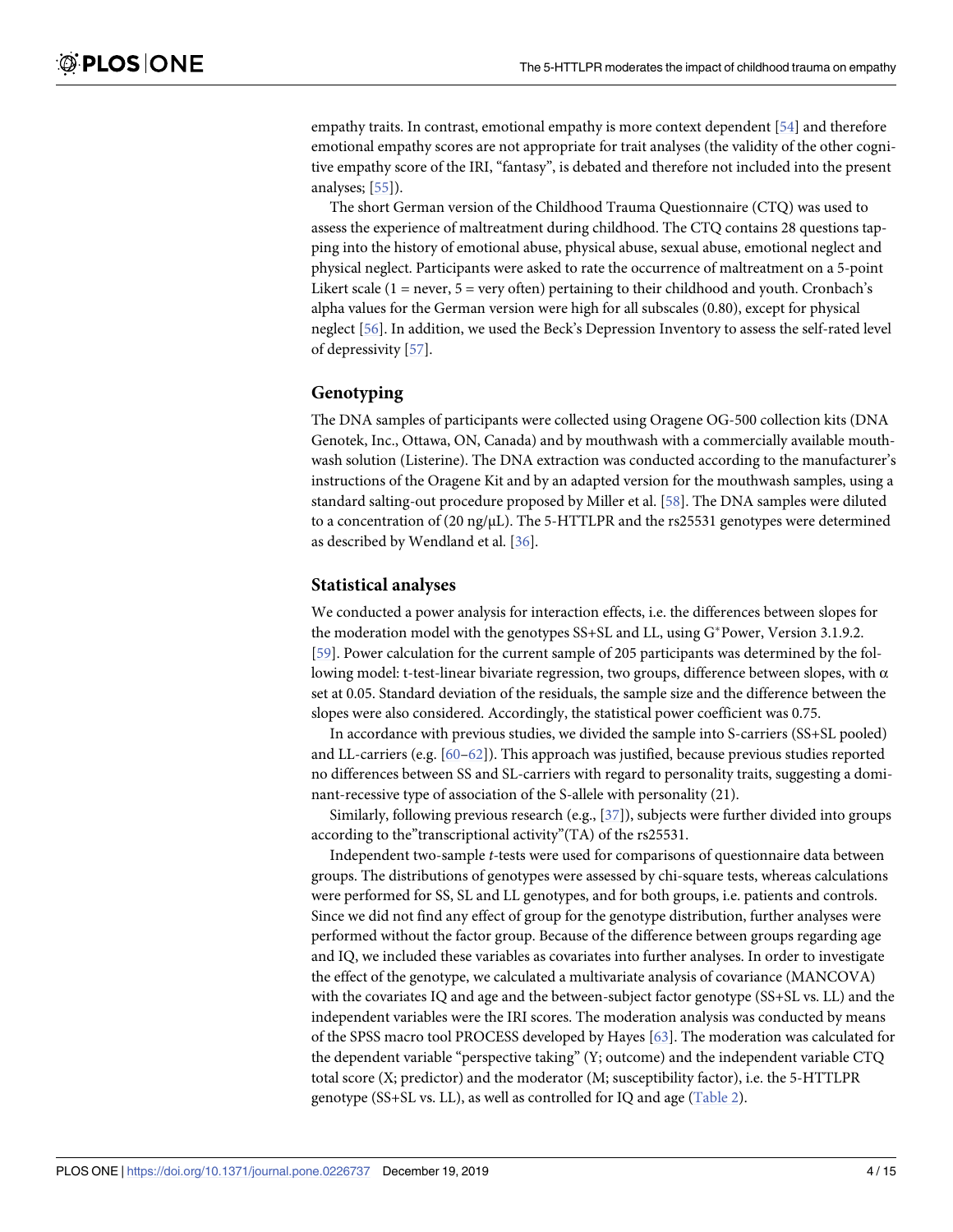<span id="page-4-0"></span>In order to explore whether the data were in accordance with the differential susceptibility model, we further investigated the association of the predictor (CTQ) and the susceptibility factor, the moderator, by correlation analyses (partial correlations corrected for age and IQ between CTQ total score and the genotype). In addition, we tested for an association of the susceptibility factor with the outcome variable by calculating the correlation of genotype with perspective taking (partial correlation). Finally, we calculated the difference between the slopes of the associations of the moderation analysis between the two genotype groups.

The same analyses for moderating effects and differential susceptibility were also carried out according to differences in transcriptional activity. Additional moderation analyses were performed for the SS, SL and LL Genotypes and for group (BPD vs. HC) as the moderator instead of Genotype. In order to examine the impact of depressivity, we calculated additional moderation analyses with the additional covariate "BDI score" for the moderators "SS+SL vs. LL", "SS, SL and LL" and transcriptional activity (Table 2). The statistical analyses were performed using the software SPSS version 25 (IBM Corp. Released 2017. IBM SPSS Statistics for Windows, Version 25.0. Armonk, NY: IBM Corp.).

### **Results**

## **Questionnaires**

Patients differed in age and IQ from control participants and reported more severe experiences of childhood maltreatment as well as more depressive symptoms. Patients reached higher scores in the personal distress score of the IRI, whereas healthy controls scored higher in perspective taking and fantasy scores ([Table](#page-5-0) 3).

#### **Genotypes**

The distributions of genotypes were in Hardy-Weinberg equilibrium in the whole sample  $(X^2)$  $= 0.096; p = 0.757$ ) and were distributed as follows: LL genotype n = 103 (34.2%), SL genotype  $n = 131$  (43.5%); SS genotype  $n = 45$  (15%). When groups were analyzed separately, the distributions were also in Hardy-Weinberg equilibrium (BPD:  $X^2 = 0.23$ ;  $p = 0.631$ ; HC:  $X^2 = 0.02$ ;  $p = 0.887$ ) and there was no difference between allelic frequencies between groups ( $X^2 = 2.84$ ;  $p = 0.241$ ; df = 2; [Table](#page-5-0) 4). The division into S or LL-carriers resulted in n = 103 LL-carriers and  $n = 176$  S-carriers. Another group formation was based on the rs25531, which offered the opportunity to form groups based on "transcriptional activity"(TA) [\(Table](#page-5-0) 4).

#### **Questionnaires and genotypes**

The MANCOVA for the empathy scores revealed main effects for age and IQ (age *F*(4, 246) = 3.48, *p* = 0.009; IQ *F*(4, 246) = 6.69, *p <* 0.001), but no main effect of genotype or interaction with genotype.

| Predictor   | Outcome     | Moderator                               | Covariates   |
|-------------|-------------|-----------------------------------------|--------------|
| <b>CTQ</b>  | Perspective | $SS + SL$ vs. LL                        | age, IQ      |
| total score | taking      |                                         | age, IQ, BDI |
|             |             | SS vs. SL vs. LL                        | age, IQ      |
|             |             |                                         | age, IQ, BDI |
|             |             | TA groups: low/low, high/low, high/high | age, IQ      |
|             |             |                                         | age, IQ, BDI |
|             |             | BPD vs. HC                              | age, IQ      |

**[Table](#page-3-0) 2. Summary of moderation analyses conducted.** The predictor and outcome variables remained constant across calculations whereas the moderator and control variables were exchanged.

<https://doi.org/10.1371/journal.pone.0226737.t002>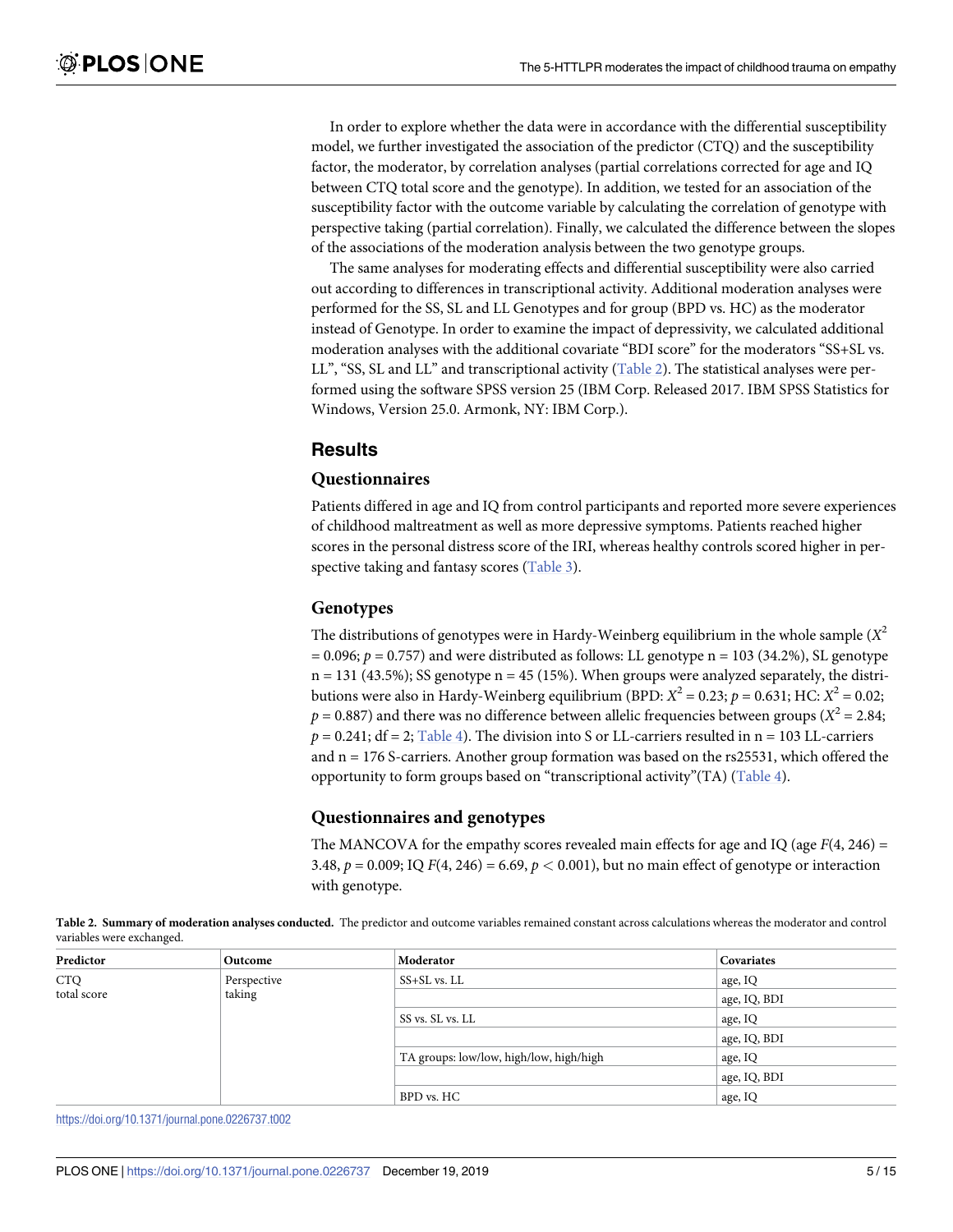|                                | HC    |           | <b>BPD</b> |      | T Test  |            |       |
|--------------------------------|-------|-----------|------------|------|---------|------------|-------|
|                                | M     | <b>SD</b> | M          | SD   |         | p          | df    |
| Age                            | 24.8  | 5.6       | 27.6       | 7.9  | 3.41    | 0.001      | 253.6 |
| IQ                             | 108.8 | 17.1      | 101.4      | 16.9 | $-3.48$ | 0.001      | 254   |
| <b>BDI</b>                     | 5.9   | 5.9       | 35.3       | 10.3 | 28.33   | ${<}0.001$ | 207.4 |
| Childhood Trauma Questionnaire |       |           |            |      |         |            |       |
| Total score                    | 33.6  | 10.7      | 63.7       | 19.5 | 14.11   | < 0.001    | 166.3 |
| Emotional abuse                | 7.5   | 3.7       | 17.1       | 5.8  | 14.50   | ${<}0.001$ | 182.9 |
| Physical abuse                 | 5.6   | 2.1       | 9.6        | 5.2  | 7.41    | < 0.001    | 139.4 |
| Sexual abuse                   | 5.3   | 1.1       | 9.5        | 5.9  | 7.40    | < 0.001    | 115.1 |
| Emotional neglect              | 8.5   | 3.9       | 17.2       | 5.7  | 13.21   | < 0.001    | 190.7 |
| Physical neglect               | 6.2   | 2.1       | 10.3       | 4.3  | 8.85    | < 0.001    | 158.2 |
| Interpersonal Reactivity Index |       |           |            |      |         |            |       |
| Perspective taking             | 19.3  | 4.3       | 13.8       | 5.97 | $-8.75$ | < 0.001    | 221.7 |
| Fantasy                        | 19.1  | 5.5       | 16.4       | 7.0  | $-3.44$ | 0.001      | 224.7 |
| Empathic concern               | 20.4  | 4.1       | 19.8       | 5.4  | $-0.90$ | 0.375      | 221.1 |
| Personal distress              | 12.8  | 5.1       | 21.6       | 4.2  | 15.03   | < 0.001    | 249.4 |

<span id="page-5-0"></span>[Table](#page-4-0) 3. Psychometric properties of patients with BPD and healthy participants. Results are reported as mean (M) values and standard deviations (SD). t, p and df of T tests between groups are shown.

<https://doi.org/10.1371/journal.pone.0226737.t003>

#### **Moderation analyses**

In order to examine the nature of formation of specific social behavior associated with the 5-HTTLPR-genotype, we performed moderation analyses: We calculated the moderation for the independent variable CTQ total score (X; predictor), the dependent variable perspective taking (Y; outcome) and the moderator (M; susceptibility factor) the 5-HTTLPR genotype (SS+SL and LL). The overall model was significant  $(F(5, 199) = 6.48, p < 0.001, R^2 = 0.1401$ ), as was the interaction of CTQ by genotype (Interaction  $b = -0.0810$ ,  $t(199) = -2.16$ ,  $p = 0.032$ ). According to Belsky et al. [[64](#page-13-0)] and our own previous work [\[65\]](#page-14-0), we investigated whether the data were compatible with the idea of differential susceptibility. Accordingly, we first tested if the predictor was associated with the moderator. Here, no correlation emerged between CTQ score and genotype  $(r = -0.130, p = 0.062)$ . Second, the susceptibility factor (genotype) did not

[Table](#page-4-0) 4. Overview of 5-HTTLPR genotype distributions in the whole sample, and for patients with BPD and healthy controls (HC) separately. The first column shows the distribution of the 5-HTTLPR genotypes regarding SS and LL homozygotes and SL heterozygotes. The second column shows the group formation according to the 5-HTTLPR and rs25531 genotypes, which results in high/high, high/low and low/low transcriptional activity groups.

| 5-HTTLPR genotypes |         |            |    | Transcriptional activity groups |         |              |                |  |
|--------------------|---------|------------|----|---------------------------------|---------|--------------|----------------|--|
|                    | n total | <b>BPD</b> | HC |                                 | n total | <b>BPD</b>   | HC             |  |
| ${\rm LL}$         | 103     | 59         | 44 | high/high                       | 75      | 44           | 31             |  |
|                    |         |            |    | $L_A L_A$                       | 75      | 44           | 31             |  |
| SL                 | 131     | 63         | 68 |                                 |         |              |                |  |
|                    |         |            |    | high/low                        | 140     | 68           | 72             |  |
| SS                 | 45      | 20         | 25 | $L_A L_G$                       | 27      | 15           | 12             |  |
|                    |         |            |    | $L_A S_A$                       | 112     | 52           | 60             |  |
|                    |         |            |    | $L_A S_G$                       |         |              | $\mathbf{0}$   |  |
|                    |         |            |    | low/low                         | 63      | 28           | 33             |  |
|                    |         |            |    | $L_GL_G$                        |         | $\mathbf{0}$ |                |  |
|                    |         |            |    | $L_GS_A$                        | 17      | 10           | $\overline{ }$ |  |
|                    |         |            |    | $S_A S_A$                       | 45      | 20           | 25             |  |

<https://doi.org/10.1371/journal.pone.0226737.t004>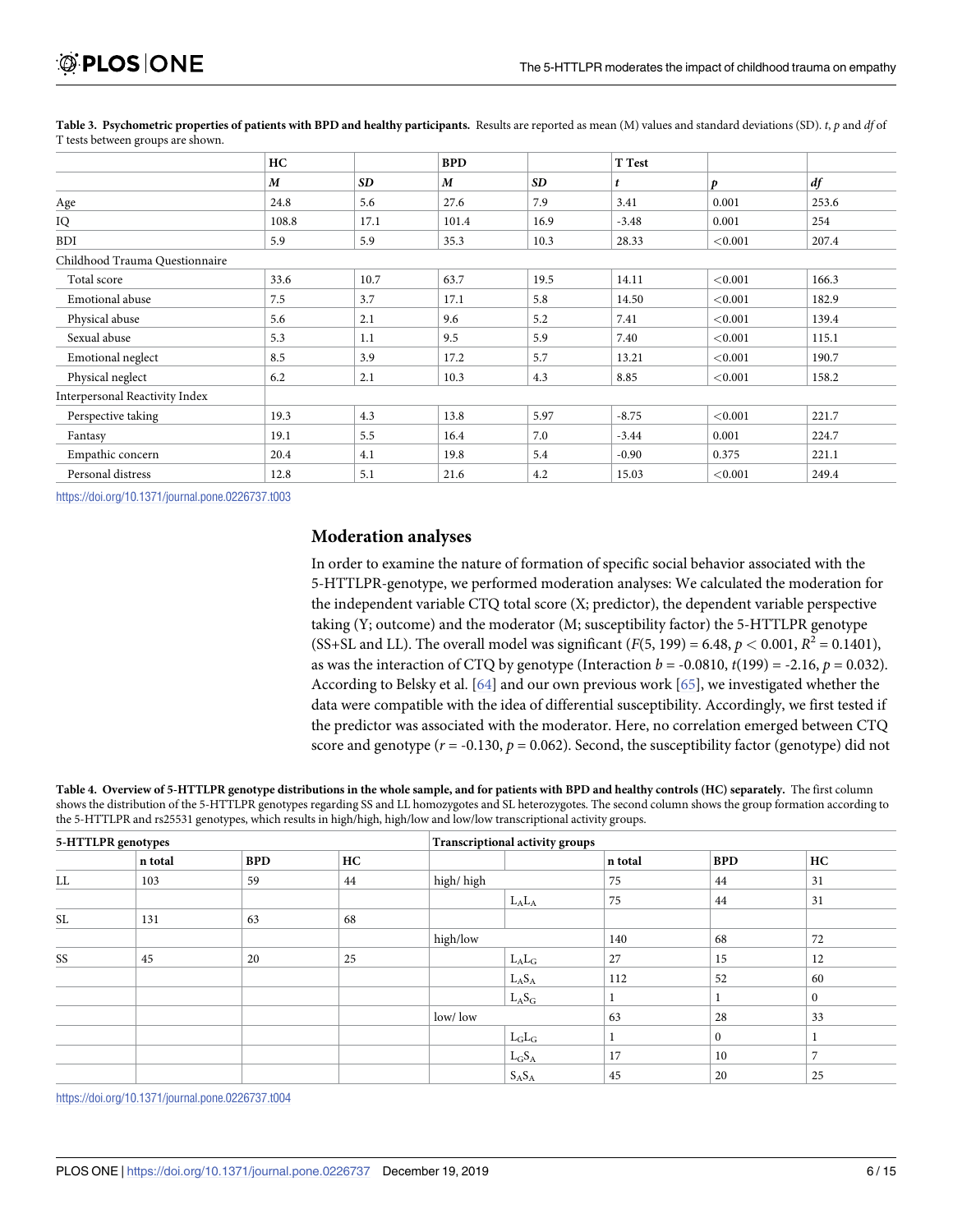<span id="page-6-0"></span>

## **Childhood maltreatment (CTQ)**

**Fig 1.** Comparison of the regression lines of S-carriers (solid line) and LL-carriers (dashed line). The diagram supports the notion of differential susceptibly showing the crossing of the lines with the simple slopes differing between genotypes.

<https://doi.org/10.1371/journal.pone.0226737.g001>

correlate with the outcome parameter (perspective taking;  $r = 0.084$ ,  $p = 0.183$ ). Third, we checked whether the simple slopes of the associations of CTQ with perspective taking differed significantly from zero. The significant difference to zero was only present for the slope of the regression in S-carriers (SS+SL *b* = -0.109, SE = 0.023, *p <* 0.001, LL: *b* = -0.028, SE = 0.031,  $p = 0.378$ ; Fig 1; [Table](#page-7-0) 5). Forth, we compared the simple slopes and found a significant difference between the groups with  $t = 3.08$ ,  $p = 0.002$  (SS+SL vs LL). In sum, these analyses are compatible with the "differential susceptibly" model, suggesting that the S-genotype may confer genetic plasticity to environmental variation.

We also calculated a moderation analysis for the three genotypes, SS, SL and LL. Here, the model was highly significant ( $F(5, 199) = 6.77$ ,  $p < 0.001$ ,  $R^2 = 0.1374$ ). However, the interaction of CTQ by genotype showed only a tendency toward statistical significance (Interaction *b*  $= -0.0497$ ,  $t(199) = -1.84$ ,  $p = 0.067$ ), which could be related to the relatively small sample in the SS group (for comparison see [Table](#page-5-0) 4).

In order to investigate the impact of the rs25531 within the 5-HTTLPR we built "transcriptional activity" (TA) groups [\(Table](#page-5-0) 4). We re-calculated the moderation analysis for the independent variable CTQ total score (X; predictor), the dependent variable perspective taking (Y; outcome) and the TA group as the moderator (M; low/low, high/low and high/high) The overall model was significant with  $(F(5, 199) = 6.77, p < 0.001, R^2 = 0.1453)$ , as was the interaction of CTQ by genotype (Interaction *b* = -0.0624, *t*(199) = -2.44, *p* = 0.015). Moreover, no correlations were found between CTQ score and TA group ( $r = -0.108$ ,  $p = 0.123$ ) or between perspective taking and TA group ( $r = 0.094$ ,  $p = 0.138$ ). Next, the analysis of slopes showed that only the slopes of TA groups high/low and low/low differed significantly from 0 (high/high: *b* =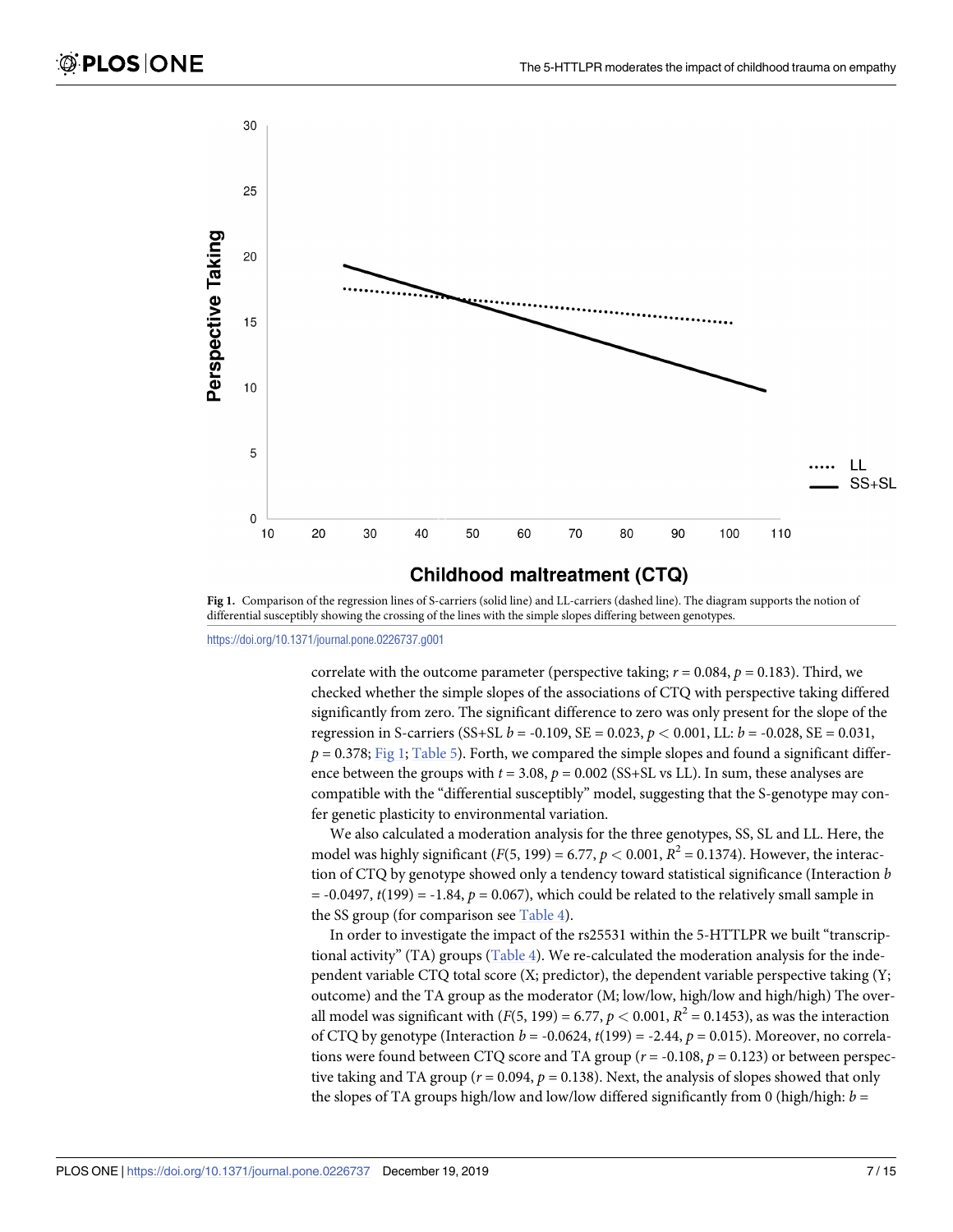| Moderator                                   | Covariates             | Model                                                | <b>Interaction</b><br>moderator*CTQ               | Differences of slopes from<br>zero                         | Differences between slopes                               |
|---------------------------------------------|------------------------|------------------------------------------------------|---------------------------------------------------|------------------------------------------------------------|----------------------------------------------------------|
| $SS + SL$ vs. $LL$                          | age, IQ                | $F(5, 199) = 6.48$<br>$p < 0.001, R^2 = 0.1401$      | $b = -0.0810$ , $t(199) = -2.16$ ,<br>$p = 0.032$ | $SS+SL b = -0.109$ , $SE = 0.023$ ,<br>p < 0.001           | $t = 3.08, p = 0.002$                                    |
|                                             |                        |                                                      |                                                   | LL: $b = -0.028$ ,<br>$SE = 0.031$ , $p = 0.378$           |                                                          |
|                                             | age, IQ,<br><b>BDI</b> | $(F(6, 196) = 9.20,$<br>$p < 0.001$ , $R^2 = 0.2198$ | $b = -0.0857$ , $t(196) = -2.38$ ,<br>$p = 0.018$ |                                                            |                                                          |
| SS vs. SL vs. LL                            | age, IQ                | $F(5, 199) = 6.77$ ,<br>$p < 0.001, R^2 = 0.1374$    | $b = -0.0497$ , $t(199) = -1.84$ ,<br>$p = 0.067$ |                                                            |                                                          |
|                                             | age, IQ,<br><b>BDI</b> |                                                      | $b = -0.0479$ , $t(196) = -1.84$ ,<br>$p = 0.067$ |                                                            |                                                          |
| TA groups: low/low, high/<br>low, high/high | age, IQ                | $F(5, 199) = 6.77$ ,<br>$p < 0.001$ , $R^2 = 0.1453$ | $b = -0.0624$ , $t(199) = -2.44$ ,<br>$p = 0.015$ | high/high: $b = -0.0378$ ,<br>$SE = 0.0254$ , $p = 0.1389$ | high/high vs. low/low: $t = 3.30$ ,<br>$p = 0.001$       |
|                                             |                        |                                                      |                                                   | high/low: $b = -0.0808$ ,<br>$SE = 0.0189$ , $p < 0.001$ ; | high/low vs. low/low: $t = 2.00$ ,<br>$p = 0.047$        |
|                                             |                        |                                                      |                                                   | low/low: $b = -0.1237$ ,<br>$SE = 0.0262$ , $p < 0.001$    | high/high vs. high/low group<br>$t = 2.01$ , $p = 0.046$ |
|                                             | age, IQ,<br><b>BDI</b> | $F(6, 196) = 9.43$ ,<br>$p < 0.001$ , $R^2 = 0.2239$ | $b = -0.0649$ , $t(196) = -2.63$ ,<br>$p = 0.009$ |                                                            |                                                          |
| BPD vs. HC                                  | age, IQ                | $F(5, 199) = 11.71$ ,<br>$p < 0.001, R^2 = 0.2272$   | $b = 0.0437$ , $t(199) = 0.81$ ,<br>$p = 0.419$   |                                                            |                                                          |

<span id="page-7-0"></span>[Table](#page-6-0) 5. Summary of moderation analyses performed for the predictor variable "CTQ" (total score) and the outcome variable "perspective taking". The table shows the moderator variables and covariates used and the respective model statistics and interactions between the predictor and moderator variables. The last two columns show tests for differential susceptibility, i.e. differences between slopes and differences from zero.

<https://doi.org/10.1371/journal.pone.0226737.t005>

-0.0378, SE = 0.0254, *p* = 0.1389, high/low: *b* = -0.0808, SE = 0.0189, *p <* 0.001; low/low: *b* =  $-0.1237$ ,  $SE = 0.0262$ ,  $p < 0.001$ ). The comparisons of slopes revealed that the slopes of the regression lines of high/high and high/low groups were significantly different from the slope of the low/low group (high/high vs. low/low:  $t = 3.30$ ,  $p = 0.001$ ; high/low vs. low/low:  $t = 2.00$ ,  $p = 0.047$ ). The slope of high/high also differed from the slope of high/low group ( $t = 2.01$ ,  $p = 0.046$ ; see [Fig](#page-8-0) 2). These results confirm the differential susceptibility model and extend our results to the level of transcriptional activity.

We further aimed to examine whether the association of childhood trauma with perspective talking was related to diagnosis. Therefore, we performed the same moderation analysis, but tested the factor "group" (BPD vs. HC) as the moderator. The model was also significant (*F*(5, 199) = 11.71,  $p < 0.001$ ,  $R^2 = 0.2272$ ), but the interaction of CTO by group was not (Interaction  $b = 0.0437$ ,  $t(199) = 0.81$ ,  $p = 0.419$ ), suggesting that a diagnosis of BPD was not the sole factor impacting on the association of childhood trauma with empathic perspective taking. Since depressivity is highly prevalent among individuals suffering from BPD, we repeated the moderation analyses and included also the BDI score as a covariate into the calculation. Here, the same results were obtained as in the previous analyses without the covariate BDI (see Table 5).

## **Discussion**

In the present study we aimed to investigate the role of the 5-HTLLPR concerning the association between childhood trauma and trait empathy. The moderation analysis and tests for differential susceptibility showed that the influence of childhood maltreatment on empathic perspective-taking seemed to be specific for S-carriers, suggesting that this allele confers genetic plasticity to environmental variation. Put differently, in people with at least one S-allele childhood maltreatment seems to be related to reduced perspective taking, whereas the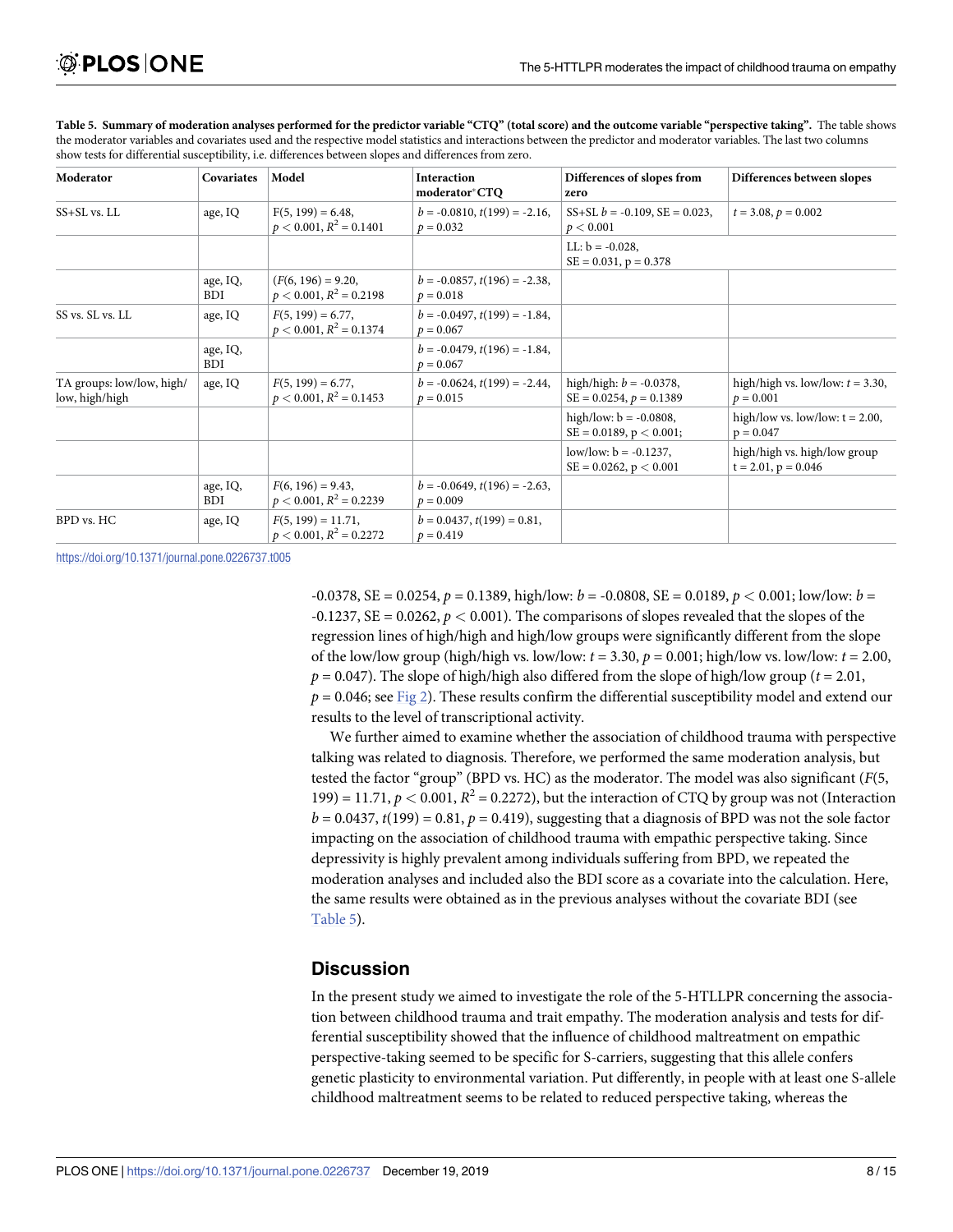<span id="page-8-0"></span>

## **Childhood maltreatment (CTQ)**

**[Fig](#page-7-0) 2.** Graphical representation of the association of childhood maltreatment (CTQ) and perspective taking ability in high/high (small dashed line), high/ low (solid line) and low/low (longer dashed line) transcriptional activity groups based on 5-HTTLPR and rs25531.

<https://doi.org/10.1371/journal.pone.0226737.g002>

absence of childhood maltreatment is associated with well-preserved perspective taking capacities. As noted by Belsky et al. [\[66\]](#page-14-0), the mere absence of maltreatment is not equivalent to high-quality parenting. When applying this idea to the present findings, it can tentatively be hypothesized that emotional warmth and availability during early development may lead to even better-than-average perspective-taking abilities (in this case, the slopes of the regression lines shown in [Fig](#page-6-0) 1 may diverge to a greater extent if extrapolated to the left). In contrast, LLcarriers seemed to be unresponsive to childhood adversity in terms of consequences for trait empathy. The relation of trauma and reduced perspective-taking was already shown in previous studies and shown to be related to alexithymia and stress [[14\]](#page-11-0). A possible explanation for reduced perspective taking in S-allele carriers exposed to childhood trauma may be the negative effect of stress, induced by the traumatic history and the following consequences (e.g. unsuccessful coping strategies), on the development of cognitive empathic perspective taking. Our findings are consistent with previous studies reporting that S-carriers showed increased attention towards emotional stimuli and especially negative stimuli when compared to L-carriers [\[24,](#page-12-0) [28,](#page-12-0) [67\]](#page-14-0). Owens and colleagues further reported that S-homozygotes (adolescents) were impaired in emotion recognition of negative and neutral stimuli and had more difficulties in responding to ambiguous negative feedback [\[67\]](#page-14-0).

When looking at prosocial behavior, Stoltenberg and colleagues reported that S-allele carriers scored higher in social anxiety and lower in prosocial behavior [\[62\]](#page-13-0). Moreover, lower levels of sensitive responsiveness to their own toddlers were found in parents with the SS-allele [[42](#page-12-0)]. Unfortunately, these studies did not include measures of the participants' own experiences during childhood. Moreover, Gyurak et al. [[27](#page-12-0)] found that SS-homozygotes showed greater levels of emotional reactivity accompanied by an increased psychosocial stress response.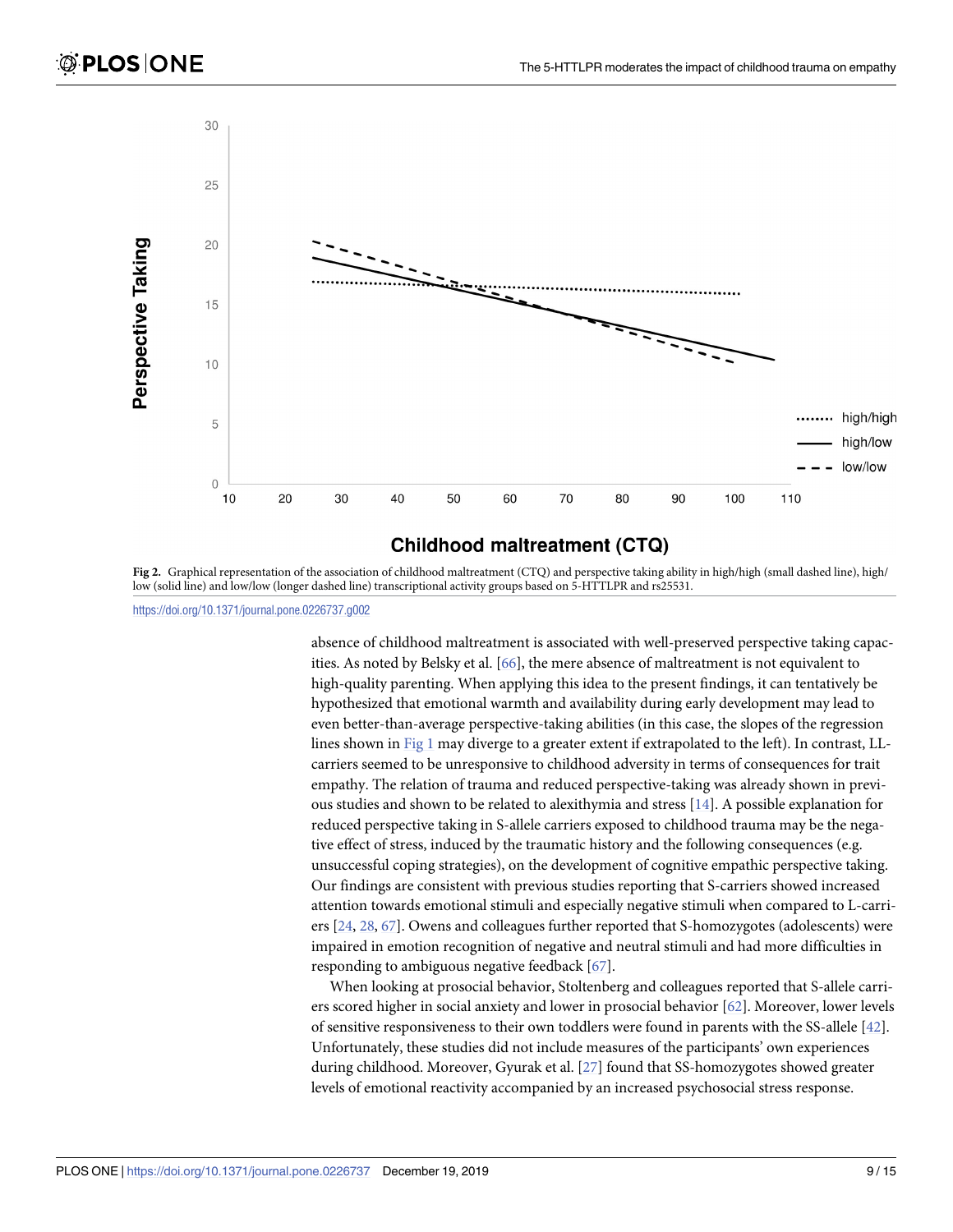<span id="page-9-0"></span>Similarly, another group reported that SS-carrier showed the greatest increase in cortisol levels following the Trier Social Stress Test. In addition, the association between genotype and cortisol reactivity was strongest when receiving negative feedback. The authors concluded that carrying the SS-allele may make the individuals more vulnerable to stressful life [events,](https://www.sciencedirect.com/topics/medicine-and-dentistry/life-event) which leads to a greater risk for the severe psychological and physical health consequences associated with heightened cortisol exposure [\[29\]](#page-12-0). In support of this assumption Gotlib and colleagues examined the association between stress, 5-HTTLPR and depression in children. They demonstrated that girls, who were homozygous for the S-allele showed higher and prolonged cortisol levels in response to a stressor (mental arithmetic and Ewart Social Competence Interview) compared to L-allele carrying girls [\[68\]](#page-14-0). Additionally, it was shown that acute stress exposure led to a significant impairment in the inhibition of negative affective information only in SScarriers. The authors concluded that a cognitive-attentional bias for negative emotional information may make an individual more vulnerable for stress-induced depressive symptoms [\[69\]](#page-14-0). With regard to our study, increased stress-reactivity and altered emotion processing in Sallele carriers may cause, together with the experiences of childhood adversity, impairment in taking the perspective of another individual. With regard to depression, the exact role of the 5-HTTLPR in the development of depression is unclear. This was shown by recent meta-analyses, which reported an association of stressful life events and depression in SS-homozygotes or S-carrying heterozygotes [\[45,](#page-13-0) [46\]](#page-13-0), whereas other studies failed to determine such an association [[31](#page-12-0), [47](#page-13-0)]. For example, Culverhouse and colleagues found a significant main effect of sex and life stressor (high risk factor for depression), but they did not found an effect of genotype on the association of stress and depression, even if they included only studies with large sample sizes [[47](#page-13-0)]. The authors concluded that, if any interaction would exist, it would not be a generalizable effect, only detectable in limited situations and of modest effect size. In our study, the inclusion of depressivity as a covariate did not affect the interaction, which suggests that the effect on perspective taking was not due to depressive symptoms. This further implies that our study does also not support the link between 5-HTTLPR, stress and depression. Eventually, the 5-HTTLPR, together with stress, may induce stress and emotion processing impairments (as described above), which lead only in a subset of individuals to the development of depression. This subset may bear additional risks, which are currently not in the focus of interaction studies. One potential factor could be the transcriptional activity of the serotonin transporter gene, which could be altered by epigenetic processes or other SNPs, as for example the rs25531 [\[35,](#page-12-0) [36,](#page-12-0) [70\]](#page-14-0).

In our study, additional analyses according to the transcriptional activity of the serotonin transporter gene revealed similar results, i.e. differential susceptibility in the low/low and high/ low groups akin to what emerged in S-allele carriers of the 5-HTTLPR. This finding is in accordance with previous studies, which also did not report modulation of the associations between 5-HTTLPR and phenotypes by the rs25531 [\[37,](#page-12-0) [71\]](#page-14-0). Interestingly, however, we found a graded effect of the transcriptional activity, indicating that the lower the activity of the serotonin transporter gene, the greater the genetic plasticity with regard to the effect of childhood adversity on empathic perspective-taking. When calculating the additional moderation analysis with the three 5-HTTLPR groups, SS, SL and LL, the interaction failed to reach significance. This could be due to a lack of statistical power due to the small sample size in the SS-group, or be related to the fact that the exact genotype may not be as relevant as the existence of at least one "risk allele". In any event, even though the statistical power for detecting significant interaction effects was sufficiently large with  $\alpha = 0.75$ , it is warranted to replicate the study in an independent, and preferably larger, sample.

Our study has several other limitations. For one, since we included only female participants, our conclusions cannot be generalized for males. Second, the clinical and the non-clinical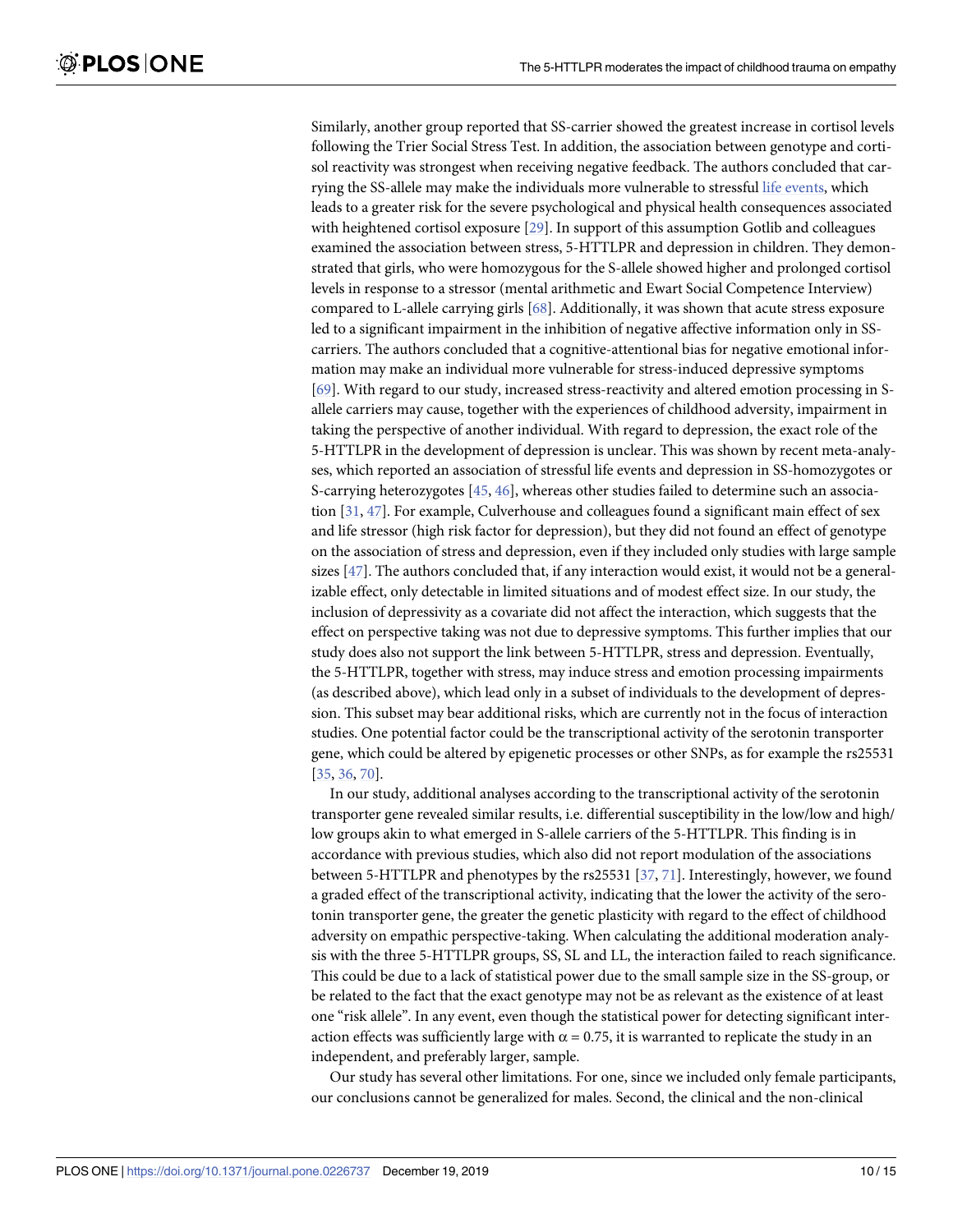<span id="page-10-0"></span>group differed significantly with regard to the experience of childhood trauma. However, since our main interest pertained to the influence of childhood adversity on trait empathy and its moderation by genotype, we were much less concerned with the presence or absence of specific effects of a diagnosis of BPD. In support of this idea, the moderation analysis with the moderator group (BPD/HC) did not show a specific effect of BPD on the association of childhood trauma with perspective taking. Third, as already pointed out, for a more substantial corroboration of the differential susceptibility hypotheses, it would have been desirable to expand measures of adversity in the direction of parental warmth and caregiver availability to better reflect the whole spectrum ranging from superior to poor environmental conditions [\[66\]](#page-14-0). Forth, since we assessed only adversity during childhood, we were unable to exclude confounding effects of recent negative life events, which may also have impact on present social behavior. Thus, future studies may investigate childhood, as well as recent adversity, in order to define the concrete contribution of these factors on social behavior and the development of psychopathology.

Together, the present study is the first to show that the association of empathic perspectivetaking with childhood adversity is moderated by the 5-HTTLPR, and the transcriptional activity of the serotonin transporter gene. It therefore corroborates previous findings suggesting that the S-allele of the 5-HTTLPR conveys differential susceptibility to environmental cues, as does low transcriptional activity.

## **Supporting information**

**S1 [Table.](http://www.plosone.org/article/fetchSingleRepresentation.action?uri=info:doi/10.1371/journal.pone.0226737.s001) Data from genotyping, CTQ and IRI questionnaires for each participant.** (PDF)

## **Author Contributions**

**Conceptualization:** Vera Flasbeck, Martin Brüne.

**Formal analysis:** Martin Brüne.

**Investigation:** Vera Flasbeck, Johanna Pakusch.

**Methodology:** Dirk Moser.

**Project administration:** Martin Brüne.

Resources: Robert Kumsta, Martin Brüne.

**Supervision:** Dirk Moser, Robert Kumsta.

**Writing** – **original draft:** Vera Flasbeck, Martin Brüne.

**Writing – review & editing:** Dirk Moser, Johanna Pakusch, Robert Kumsta, Martin Bru¨ne.

#### **References**

- **[1](#page-1-0).** Gonzalez-Liencres C, Shamay-Tsoory SG, Brüne M. Towards a neuroscience of empathy: ontogeny, phylogeny, brain mechanisms, context and psychopathology. Neurosci Biobehav Rev 2013; 37 (8):1537–48. <https://doi.org/10.1016/j.neubiorev.2013.05.001> PMID: [23680700](http://www.ncbi.nlm.nih.gov/pubmed/23680700)
- **2.** Singer T. The neuronal basis and ontogeny of empathy and mind reading: review of literature and implications for future research. Neurosci Biobehav Rev 2006; 30(6):855–63. [https://doi.org/10.1016/j.](https://doi.org/10.1016/j.neubiorev.2006.06.011) [neubiorev.2006.06.011](https://doi.org/10.1016/j.neubiorev.2006.06.011) PMID: [16904182](http://www.ncbi.nlm.nih.gov/pubmed/16904182)
- **[3](#page-1-0).** Singer T, Lamm C. The social neuroscience of empathy. Ann N Y Acad Sci 2009; 1156:81–96. [https://](https://doi.org/10.1111/j.1749-6632.2009.04418.x) [doi.org/10.1111/j.1749-6632.2009.04418.x](https://doi.org/10.1111/j.1749-6632.2009.04418.x) PMID: [19338504](http://www.ncbi.nlm.nih.gov/pubmed/19338504)
- **[4](#page-1-0).** Dziobek I, Rogers K, Fleck S, Bahnemann M, Heekeren HR, Wolf OT et al. Dissociation of cognitive and emotional empathy in adults with Asperger syndrome using the Multifaceted Empathy Test (MET).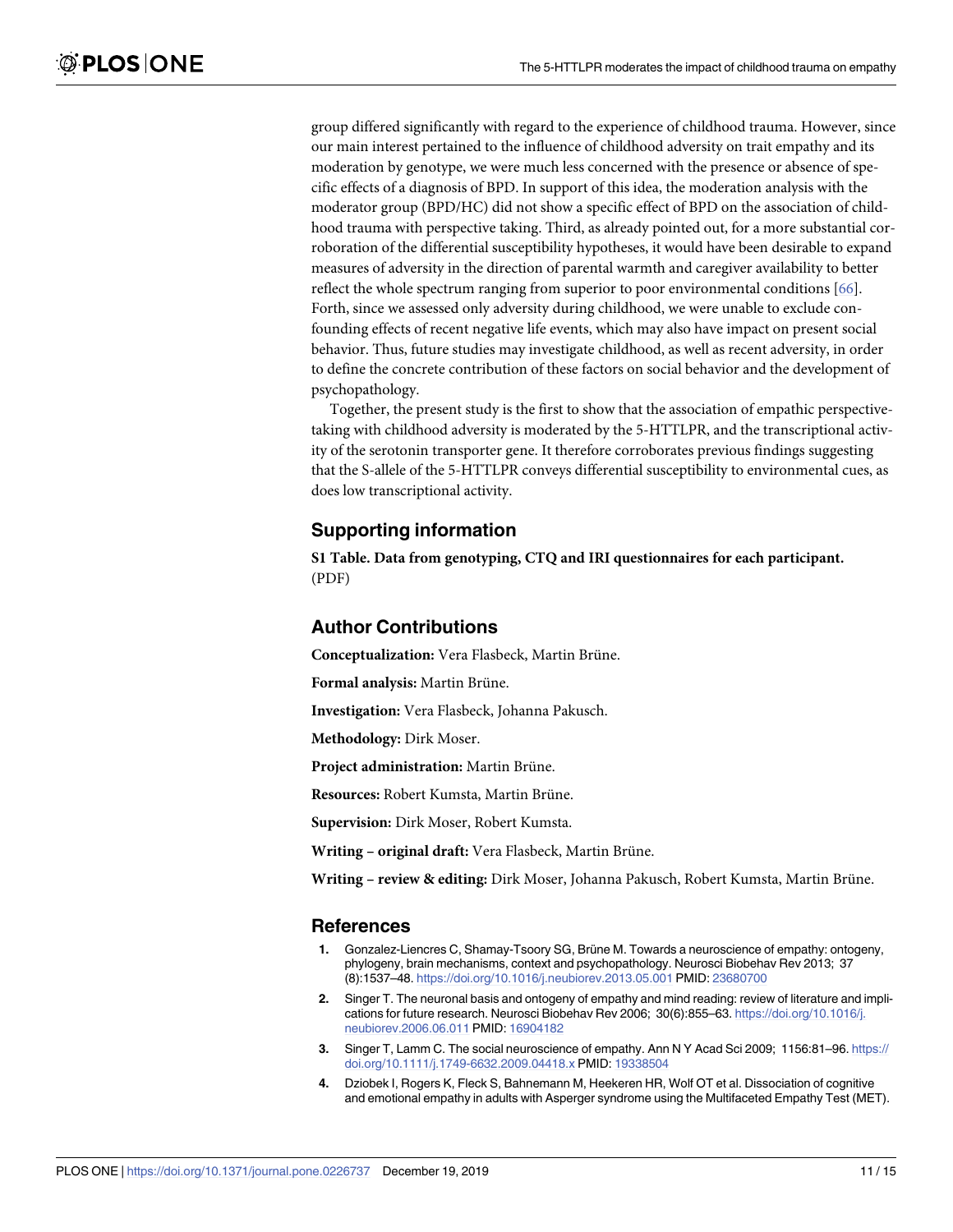J Autism Dev Disord 2008; 38(3):464–73. <https://doi.org/10.1007/s10803-007-0486-x> PMID: [17990089](http://www.ncbi.nlm.nih.gov/pubmed/17990089)

- <span id="page-11-0"></span>**[5](#page-1-0).** Smith A. The empathy imbalance hypothesis of autism: a theoretical approach to cognitive and emotional empathy in autistic development. the Psychological record 2009; 59(3):489–510. Available from: URL: [https://doi.org/10.1007/BF03395675.](https://doi.org/10.1007/BF03395675)
- **[6](#page-1-0).** Bora E, Gokcen S, Veznedaroglu B. Empathic abilities in people with schizophrenia. Psychiatry Res 2008; 160(1):23–9. <https://doi.org/10.1016/j.psychres.2007.05.017> PMID: [18514324](http://www.ncbi.nlm.nih.gov/pubmed/18514324)
- **[7](#page-1-0).** Haker H, Rössler W. Empathy in schizophrenia: impaired resonance. Eur Arch Psychiatry Clin Neurosci 2009; 259(6):352–61. <https://doi.org/10.1007/s00406-009-0007-3> PMID: [19377866](http://www.ncbi.nlm.nih.gov/pubmed/19377866)
- **[8](#page-1-0).** Blair RJR. Responding to the emotions of others: dissociating forms of empathy through the study of typical and psychiatric populations. Conscious Cogn 2005; 14(4):698–718. [https://doi.org/10.1016/j.](https://doi.org/10.1016/j.concog.2005.06.004) [concog.2005.06.004](https://doi.org/10.1016/j.concog.2005.06.004) PMID: [16157488](http://www.ncbi.nlm.nih.gov/pubmed/16157488)
- **[9](#page-1-0).** Dinsdale N, Crespi BJ. The borderline empathy paradox: evidence and conceptual models for empathic enhancements in borderline personality disorder. J Pers Disord 2013; 27(2):172–95. [https://doi.org/10.](https://doi.org/10.1521/pedi.2013.27.2.172) [1521/pedi.2013.27.2.172](https://doi.org/10.1521/pedi.2013.27.2.172) PMID: [23514182](http://www.ncbi.nlm.nih.gov/pubmed/23514182)
- **10.** Harari H, Shamay-Tsoory SG, Ravid M, Levkovitz Y. Double dissociation between cognitive and affective empathy in borderline personality disorder. Psychiatry Res 2010; 175(3):277–9. [https://doi.org/10.](https://doi.org/10.1016/j.psychres.2009.03.002) [1016/j.psychres.2009.03.002](https://doi.org/10.1016/j.psychres.2009.03.002) PMID: [20045198](http://www.ncbi.nlm.nih.gov/pubmed/20045198)
- **11.** Niedtfeld I. Experimental investigation of cognitive and affective empathy in borderline personality disorder: Effects of ambiguity in multimodal social information processing. Psychiatry Res 2017; 253:58–63. <https://doi.org/10.1016/j.psychres.2017.03.037> PMID: [28351003](http://www.ncbi.nlm.nih.gov/pubmed/28351003)
- **12.** Preissler S, Dziobek I, Ritter K, Heekeren HR, Roepke S. Social Cognition in Borderline Personality Disorder: Evidence for Disturbed Recognition of the Emotions, Thoughts, and Intentions of others. Front Behav Neurosci 2010; 4:182. <https://doi.org/10.3389/fnbeh.2010.00182> PMID: [21151817](http://www.ncbi.nlm.nih.gov/pubmed/21151817)
- **[13](#page-1-0).** Wingenfeld K, Duesenberg M, Fleischer J, Roepke S, Dziobek I, Otte C et al. Psychosocial stress differentially affects emotional empathy in women with borderline personality disorder and healthy controls. Acta Psychiatr Scand 2018; 137(3):206–15. <https://doi.org/10.1111/acps.12856> PMID: [29417987](http://www.ncbi.nlm.nih.gov/pubmed/29417987)
- **[14](#page-1-0).** Flasbeck V, Enzi B, Brüne M. Altered Empathy for Psychological and Physical Pain in Borderline Personality Disorder. J Pers Disord 2017; 31(5):689–708. [https://doi.org/10.1521/pedi\\_2017\\_31\\_276](https://doi.org/10.1521/pedi_2017_31_276) PMID: [28072040](http://www.ncbi.nlm.nih.gov/pubmed/28072040)
- **[15](#page-1-0).** Carver CS, Johnson SL, Joormann J. Two-Mode Models of Self-Regulation as a Tool for Conceptualizing Effects of the Serotonin System in Normal Behavior and Diverse Disorders. Curr Dir Psychol Sci 2009; 18(4):195–9. <https://doi.org/10.1111/j.1467-8721.2009.01635.x> PMID: [20161026](http://www.ncbi.nlm.nih.gov/pubmed/20161026)
- **[16](#page-1-0).** Spoont MR. Modulatory role of serotonin in neural information processing: implications for human psychopathology. Psychol Bull 1992; 112(2):330–50. <https://doi.org/10.1037/0033-2909.112.2.330> PMID: [1454898](http://www.ncbi.nlm.nih.gov/pubmed/1454898)
- **[17](#page-1-0).** Bennett AJ, Lesch KP, Heils A, Long JC, Lorenz JG, Shoaf SE et al. Early experience and serotonin transporter gene variation interact to influence primate CNS function. Mol Psychiatry 2002; 7(1):118– 22. <https://doi.org/10.1038/sj.mp.4000949> PMID: [11803458](http://www.ncbi.nlm.nih.gov/pubmed/11803458)
- **[18](#page-1-0).** Champoux M, Bennett A, Shannon C, Higley JD, Lesch KP, Suomi SJ. Serotonin transporter gene polymorphism, differential early rearing, and behavior in rhesus monkey neonates. Mol Psychiatry 2002; 7 (10):1058–63. <https://doi.org/10.1038/sj.mp.4001157> PMID: [12476320](http://www.ncbi.nlm.nih.gov/pubmed/12476320)
- **[19](#page-1-0).** Hariri AR, Mattay VS, Tessitore A, Kolachana B, Fera F, Goldman D et al. Serotonin transporter genetic variation and the response of the human amygdala. Science 2002; 297(5580):400–3. [https://doi.org/](https://doi.org/10.1126/science.1071829) [10.1126/science.1071829](https://doi.org/10.1126/science.1071829) PMID: [12130784](http://www.ncbi.nlm.nih.gov/pubmed/12130784)
- **20.** Kenna GA, Roder-Hanna N, Leggio L, Zywiak WH, Clifford J, Edwards S et al. Association of the 5-HTT gene-linked promoter region (5-HTTLPR) polymorphism with psychiatric disorders: review of psychopathology and pharmacotherapy. Pharmgenomics Pers Med 2012; 5:19–35. [https://doi.org/10.2147/](https://doi.org/10.2147/PGPM.S23462) [PGPM.S23462](https://doi.org/10.2147/PGPM.S23462) PMID: [23226060](http://www.ncbi.nlm.nih.gov/pubmed/23226060)
- **21.** Lesch KP, Bengel D, Heils A, Sabol SZ, Greenberg BD, Petri S et al. Association of anxiety-related traits with a polymorphism in the serotonin transporter gene regulatory region. Science 1996; 274 (5292):1527–31. <https://doi.org/10.1126/science.274.5292.1527> PMID: [8929413](http://www.ncbi.nlm.nih.gov/pubmed/8929413)
- **22.** Lesch KP, Mössner R. Genetically driven variation in serotonin uptake: is there a link to affective spectrum, neurodevelopmental, and neurodegenerative disorders? Biol Psychiatry 1998; 44(3):179–92. [https://doi.org/10.1016/s0006-3223\(98\)00121-8](https://doi.org/10.1016/s0006-3223(98)00121-8) PMID: [9693390](http://www.ncbi.nlm.nih.gov/pubmed/9693390)
- **[23](#page-1-0).** Wagner S, Baskaya O, Lieb K, Dahmen N, Tadic A. The 5-HTTLPR polymorphism modulates the association of serious life events (SLE) and impulsivity in patients with Borderline Personality Disorder. J Psychiatr Res 2009; 43(13):1067–72. <https://doi.org/10.1016/j.jpsychires.2009.03.004> PMID: [19358998](http://www.ncbi.nlm.nih.gov/pubmed/19358998)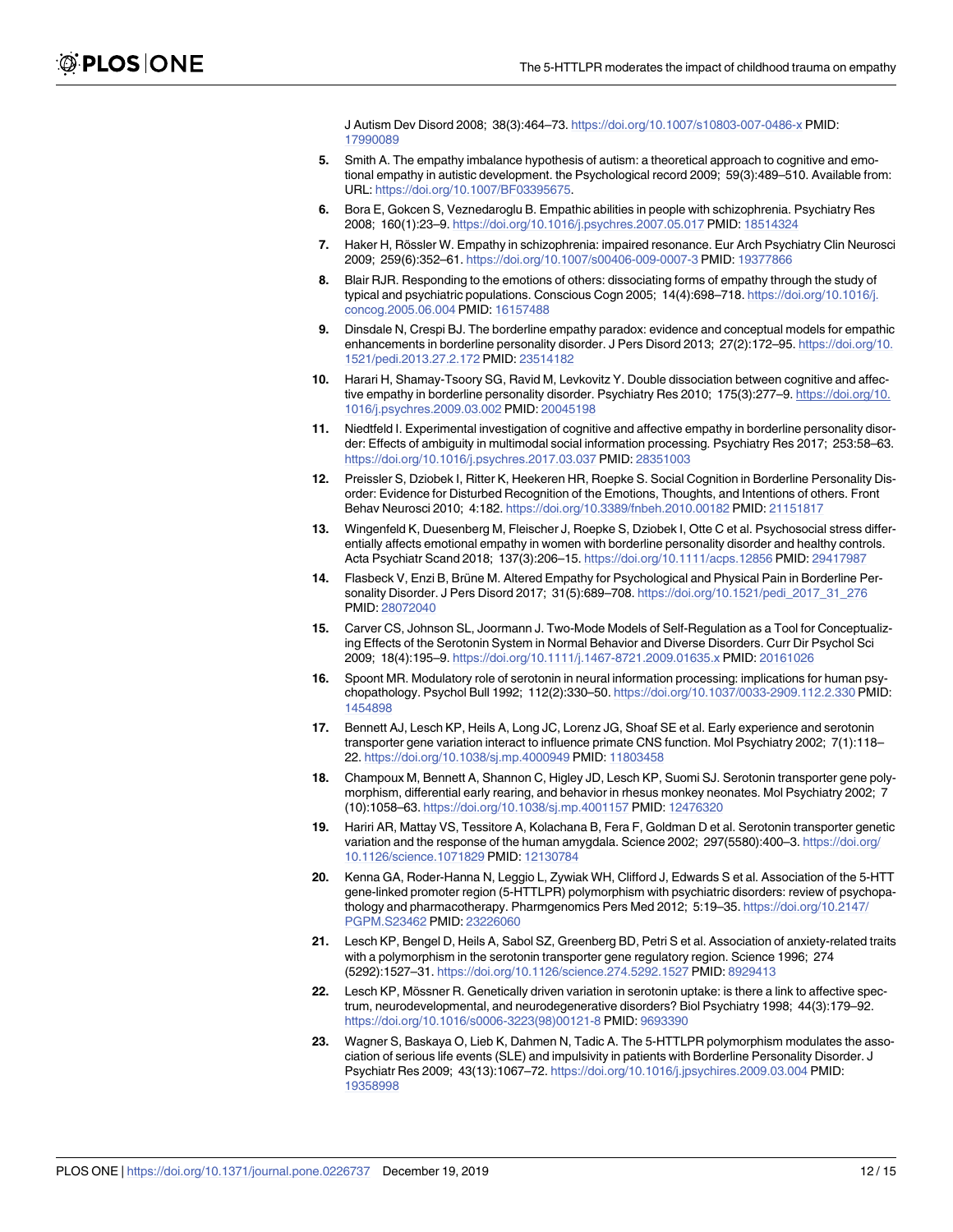- <span id="page-12-0"></span>**[24](#page-1-0).** Beevers CG, Wells TT, Ellis AJ, McGeary JE. Association of the serotonin transporter gene promoter region (5-HTTLPR) polymorphism with biased attention for emotional stimuli. J Abnorm Psychol 2009; 118(3):670–81. <https://doi.org/10.1037/a0016198> PMID: [19685963](http://www.ncbi.nlm.nih.gov/pubmed/19685963)
- **25.** Beevers CG, Marti CN, Lee H-J, Stote DL, Ferrell RE, Hariri AR et al. Associations between serotonin transporter gene promoter region (5-HTTLPR) polymorphism and gaze bias for emotional information. J Abnorm Psychol 2011; 120(1):187–97. <https://doi.org/10.1037/a0022125> PMID: [21319930](http://www.ncbi.nlm.nih.gov/pubmed/21319930)
- **26.** Fox E, Ridgewell A, Ashwin C. Looking on the bright side: biased attention and the human serotonin transporter gene. Proc Biol Sci 2009; 276(1663):1747–51. <https://doi.org/10.1098/rspb.2008.1788> PMID: [19324793](http://www.ncbi.nlm.nih.gov/pubmed/19324793)
- **[27](#page-1-0).** Gyurak A, Haase CM, Sze J, Goodkind MS, Coppola G, Lane J et al. The effect of the serotonin transporter polymorphism (5-HTTLPR) on empathic and self-conscious emotional reactivity. Emotion 2013; 13(1):25–35. <https://doi.org/10.1037/a0029616> PMID: [22906085](http://www.ncbi.nlm.nih.gov/pubmed/22906085)
- **[28](#page-1-0).** Osinsky R, Reuter M, Kupper Y, Schmitz A, Kozyra E, Alexander N et al. Variation in the serotonin transporter gene modulates selective attention to threat. Emotion 2008; 8(4):584–8. [https://doi.org/10.](https://doi.org/10.1037/a0012826) [1037/a0012826](https://doi.org/10.1037/a0012826) PMID: [18729589](http://www.ncbi.nlm.nih.gov/pubmed/18729589)
- **[29](#page-1-0).** Way BM, Taylor SE. The serotonin transporter promoter polymorphism is associated with cortisol response to psychosocial stress. Biol Psychiatry 2010; 67(5):487–92. [https://doi.org/10.1016/j.](https://doi.org/10.1016/j.biopsych.2009.10.021) [biopsych.2009.10.021](https://doi.org/10.1016/j.biopsych.2009.10.021) PMID: [20006325](http://www.ncbi.nlm.nih.gov/pubmed/20006325)
- **[30](#page-1-0).** Amad A, Ramoz N, Thomas P, Jardri R, Gorwood P. Genetics of borderline personality disorder: systematic review and proposal of an integrative model.
- **[31](#page-1-0).** Risch N, Herrell R, Lehner T, Liang K-Y, Eaves L, Hoh J et al. Interaction between the serotonin transporter gene (5-HTTLPR), stressful life events, and risk of depression: a meta-analysis. JAMA 2009; 301(23):2462–71. <https://doi.org/10.1001/jama.2009.878> PMID: [19531786](http://www.ncbi.nlm.nih.gov/pubmed/19531786)
- **[32](#page-1-0).** Serretti A, Cristina S, Lilli R, Cusin C, Lattuada E, Lorenzi C et al. Family-based association study of 5- HTTLPR, TPH, MAO-A, and DRD4 polymorphisms in mood disorders. Am J Med Genet 2002; 114 (4):361–9. <https://doi.org/10.1002/ajmg.10356> PMID: [11992558](http://www.ncbi.nlm.nih.gov/pubmed/11992558)
- **[33](#page-1-0).** Noskova T, Pivac N, Nedic G, Kazantseva A, Gaysina D, Faskhutdinova G et al. Ethnic differences in the serotonin transporter polymorphism (5-HTTLPR) in several European populations. Progress in Neuro-Psychopharmacology and Biological Psychiatry 2008; 32(7):1735–9. [https://doi.org/10.1016/j.](https://doi.org/10.1016/j.pnpbp.2008.07.012) [pnpbp.2008.07.012](https://doi.org/10.1016/j.pnpbp.2008.07.012) PMID: [18700161](http://www.ncbi.nlm.nih.gov/pubmed/18700161)
- **[34](#page-1-0).** Xie P, Kranzler HR, Poling J, Stein MB, Anton RF, Brady K et al. Interactive Effect of Stressful Life Events and the Serotonin Transporter 5-HTTLPR Genotype on Posttraumatic Stress Disorder Diagnosis in 2 Independent Populations. PSYCH 2009; 66(11):1201–9.
- **[35](#page-1-0).** Hu X, Oroszi G, Chun J, Smith TL, Goldman D, Schuckit MA. An expanded evaluation of the relationship of four alleles to the level of response to alcohol and the alcoholism risk. Alcohol Clin Exp Res 2005; 29(1):8–16. <https://doi.org/10.1097/01.alc.0000150008.68473.62> PMID: [15654286](http://www.ncbi.nlm.nih.gov/pubmed/15654286)
- **[36](#page-1-0).** Wendland JR, Martin BJ, Kruse MR, Lesch K-P, Murphy DL. Simultaneous genotyping of four functional loci of human SLC6A4, with a reappraisal of 5-HTTLPR and rs25531. Mol Psychiatry 2006; 11(3):224– 6. <https://doi.org/10.1038/sj.mp.4001789> PMID: [16402131](http://www.ncbi.nlm.nih.gov/pubmed/16402131)
- **[37](#page-1-0).** Wüst S, Kumsta R, Treutlein J, Frank J, Entringer S, Schulze TG et al. Sex-specific association between the 5-HTT gene-linked polymorphic region and basal cortisol secretion. Psychoneuroendocrinology 2009; 34(7):972–82. <https://doi.org/10.1016/j.psyneuen.2009.01.011> PMID: [19249159](http://www.ncbi.nlm.nih.gov/pubmed/19249159)
- **[38](#page-1-0).** Kohen R, Cain KC, Mitchell PH, Becker K, Buzaitis A, Millard SP et al. Association of Serotonin Transporter Gene Polymorphisms With Poststroke Depression. PSYCH 2008; 65(11):1296–302.
- **[39](#page-1-0).** Brüne M, Belsky J, Fabrega H, Feierman HR, Gilbert P, Glantz K et al. The crisis of psychiatry—insights and prospects from evolutionary theory. World Psychiatry 2012; 11(1):55-7. [https://doi.org/10.1016/j.](https://doi.org/10.1016/j.wpsyc.2012.01.009) [wpsyc.2012.01.009](https://doi.org/10.1016/j.wpsyc.2012.01.009) PMID: [22295011](http://www.ncbi.nlm.nih.gov/pubmed/22295011)
- **[40](#page-1-0).** Monroe SM, Simons AD. Diathesis-stress theories in the context of life stress research: implications for the depressive disorders. Psychol Bull 1991; 110(3):406–25. [https://doi.org/10.1037/0033-2909.110.3.](https://doi.org/10.1037/0033-2909.110.3.406) [406](https://doi.org/10.1037/0033-2909.110.3.406) PMID: [1758917](http://www.ncbi.nlm.nih.gov/pubmed/1758917)
- **[41](#page-1-0).** Boyce WT, Ellis BJ. Biological sensitivity to context: I. An evolutionary-developmental theory of the origins and functions of stress reactivity. Dev Psychopathol 2005; 17(2):271–301. [https://doi.org/10.1017/](https://doi.org/10.1017/s0954579405050145) [s0954579405050145](https://doi.org/10.1017/s0954579405050145) PMID: [16761546](http://www.ncbi.nlm.nih.gov/pubmed/16761546)
- **[42](#page-1-0).** Bakermans-Kranenburg MJ, van Ijzendoorn MH. Oxytocin receptor (OXTR) and serotonin transporter (5-HTT) genes associated with observed parenting. Soc Cogn Affect Neurosci 2008; 3(2):128–34. <https://doi.org/10.1093/scan/nsn004> PMID: [19015103](http://www.ncbi.nlm.nih.gov/pubmed/19015103)
- **[43](#page-1-0).** Belsky J, Pluess M. Beyond diathesis stress: differential susceptibility to environmental influences. Psychol Bull 2009; 135(6):885–908. <https://doi.org/10.1037/a0017376> PMID: [19883141](http://www.ncbi.nlm.nih.gov/pubmed/19883141)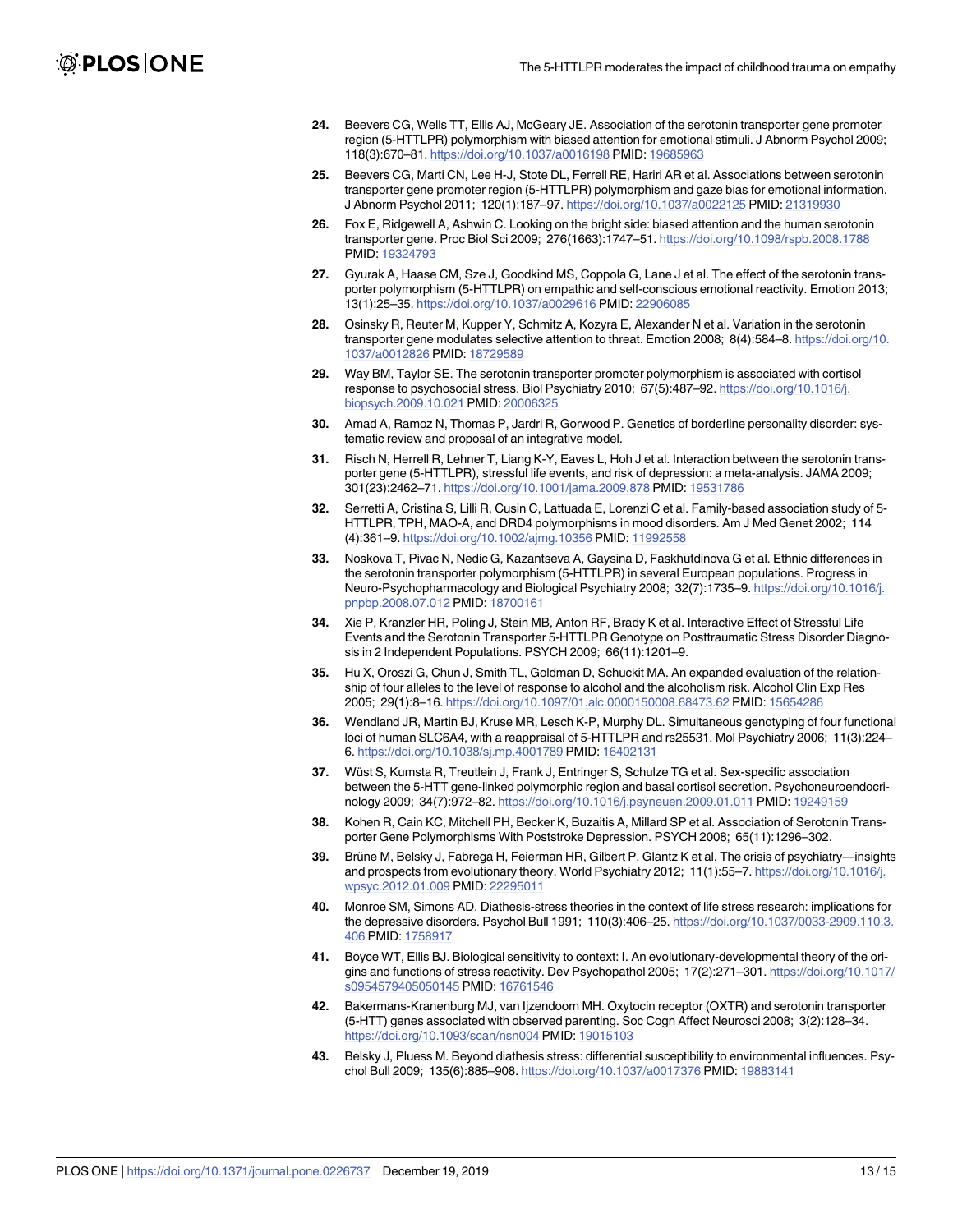- <span id="page-13-0"></span>**[44](#page-1-0).** Caspi A, Sugden K, Moffitt TE, Taylor A, Craig IW, Harrington H et al. Influence of life stress on depression: moderation by a polymorphism in the 5-HTT gene. Science 2003; 301(5631):386–9. [https://doi.](https://doi.org/10.1126/science.1083968) [org/10.1126/science.1083968](https://doi.org/10.1126/science.1083968) PMID: [12869766](http://www.ncbi.nlm.nih.gov/pubmed/12869766)
- **[45](#page-1-0).** Clarke H, Flint J, Attwood AS, Munafo MR. Association of the 5- HTTLPR genotype and unipolar depression: a meta-analysis. Psychol Med 2010; 40(11):1767–78. [https://doi.org/10.1017/](https://doi.org/10.1017/S0033291710000516) [S0033291710000516](https://doi.org/10.1017/S0033291710000516) PMID: [20380781](http://www.ncbi.nlm.nih.gov/pubmed/20380781)
- **[46](#page-1-0).** Karg K, Burmeister M, Shedden K, Sen S. The serotonin transporter promoter variant (5-HTTLPR), stress, and depression meta-analysis revisited: evidence of genetic moderation. Arch Gen Psychiatry 2011; 68(5):444–54. <https://doi.org/10.1001/archgenpsychiatry.2010.189> PMID: [21199959](http://www.ncbi.nlm.nih.gov/pubmed/21199959)
- **[47](#page-1-0).** Culverhouse RC, Saccone NL, Horton AC, Ma Y, Anstey KJ, Banaschewski T et al. Collaborative metaanalysis finds no evidence of a strong interaction between stress and 5-HTTLPR genotype contributing to the development of depression. Mol Psychiatry 2018; 23(1):133–42. [https://doi.org/10.1038/mp.](https://doi.org/10.1038/mp.2017.44) [2017.44](https://doi.org/10.1038/mp.2017.44) PMID: [28373689](http://www.ncbi.nlm.nih.gov/pubmed/28373689)
- **[48](#page-1-0).** Pluess M, Belsky J, Way BM, Taylor SE. 5-HTTLPR moderates effects of current life events on neuroticism: differential susceptibility to environmental influences. Prog Neuropsychopharmacol Biol Psychiatry 2010; 34(6):1070–4. <https://doi.org/10.1016/j.pnpbp.2010.05.028> PMID: [20573579](http://www.ncbi.nlm.nih.gov/pubmed/20573579)
- **[49](#page-1-0).** Kuepper Y, Wielpuetz C, Alexander N, Mueller E, Grant P, Hennig J. 5-HTTLPR S-allele: a genetic plasticity factor regarding the effects of life events on personality? Genes Brain Behav 2012; 11(6):643–50. <https://doi.org/10.1111/j.1601-183X.2012.00783.x> PMID: [22420614](http://www.ncbi.nlm.nih.gov/pubmed/22420614)
- **[50](#page-2-0).** Association AP. Diagnostic and statistical manual of mental disorders (DSM-5®): American Psychiatric Pub; 2013.
- **[51](#page-2-0).** Lehrl S, Merz J, Burkhard G, Fischer S. Mehrfachwahl-Wortschatz-Intelligenztest (MWT-A). Manual. Göttingen: Hogrefe; 1991.
- **[52](#page-2-0).** Davis MH. Measuring individual differences in empathy: Evidence for a multidimensional approach. Journal of Personality and Social Psychology 1983; 44(1):113–26.
- **[53](#page-2-0).** Paulus C. Saarbrücker Persönlichkeits-Fragebogen (SPF)[[Saarbrücken personality questionnaire]. Based on the interpersonal reactivity index (IRI) including new items (V3. 0); 2006.
- **[54](#page-3-0).** Wolf OT, Schulte JM, Drimalla H, Hamacher-Dang TC, Knoch D, Dziobek I. Enhanced emotional empathy after psychosocial stress in young healthy men. Stress 2015; 18(6):631–7. [https://doi.org/10.3109/](https://doi.org/10.3109/10253890.2015.1078787) [10253890.2015.1078787](https://doi.org/10.3109/10253890.2015.1078787) PMID: [26365125](http://www.ncbi.nlm.nih.gov/pubmed/26365125)
- **[55](#page-3-0).** Nomura K, Akai S. Empathy with fictional stories: reconsideration of the fantasy scale of the interpersonal reactivity index. Psychol Rep 2012; 110(1):304–14. [https://doi.org/10.2466/02.07.09.11.PR0.](https://doi.org/10.2466/02.07.09.11.PR0.110.1.304-314) [110.1.304-314](https://doi.org/10.2466/02.07.09.11.PR0.110.1.304-314) PMID: [22489396](http://www.ncbi.nlm.nih.gov/pubmed/22489396)
- **[56](#page-3-0).** Klinitzke G, Romppel M, Häuser W, Brähler E, Glaesmer H. Die deutsche Version des Childhood Trauma Questionnaire (CTQ)–psychometrische Eigenschaften in einer bevölkerungsrepräsentativen Stichprobe. Psychother Psych Med 2012; 62(02):47–51.
- **[57](#page-3-0).** Beck AT, Ward CH, Mendelson M, Mock J, Erbaugh J. An inventory for measuring depression. Arch Gen Psychiatry 1961; 4:561–71. <https://doi.org/10.1001/archpsyc.1961.01710120031004> PMID: [13688369](http://www.ncbi.nlm.nih.gov/pubmed/13688369)
- **[58](#page-3-0).** Miller SA, Dykes DD, Polesky HF. A simple salting out procedure for extracting DNA from human nucleated cells. Nucleic Acids Res 1988; 16(3):1215. <https://doi.org/10.1093/nar/16.3.1215> PMID: [3344216](http://www.ncbi.nlm.nih.gov/pubmed/3344216)
- **[59](#page-3-0).** Faul F, Erdfelder E, Buchner A, Lang A-G. Statistical power analyses using G\*Power 3.1: Tests for correlation and regression analyses. Behavior Research Methods 2009; 41(4):1149–60. [https://doi.org/](https://doi.org/10.3758/BRM.41.4.1149) [10.3758/BRM.41.4.1149](https://doi.org/10.3758/BRM.41.4.1149) PMID: [19897823](http://www.ncbi.nlm.nih.gov/pubmed/19897823)
- **[60](#page-3-0).** Greenberg BD, Li Q, Lucas FR, Hu S, Sirota LA, Benjamin J et al. Association between the serotonin transporter promoter polymorphism and personality traits in a primarily female population sample. Am J Med Genet 2000; 96(2):202–16. [https://doi.org/10.1002/\(sici\)1096-8628\(20000403\)96:2](https://doi.org/10.1002/(sici)1096-8628(20000403)96:2<202::aid-ajmg16>3.0.co;2-j)<202::aidajmg16>[3.0.co;2-j](https://doi.org/10.1002/(sici)1096-8628(20000403)96:2<202::aid-ajmg16>3.0.co;2-j) PMID: [10893498](http://www.ncbi.nlm.nih.gov/pubmed/10893498)
- **61.** Pezawas L, Meyer-Lindenberg A, Drabant EM, Verchinski BA, Munoz KE, Kolachana BS et al. 5- HTTLPR polymorphism impacts human cingulate-amygdala interactions: a genetic susceptibility mechanism for depression. Nat Neurosci 2005; 8(6):828–34. <https://doi.org/10.1038/nn1463> PMID: [15880108](http://www.ncbi.nlm.nih.gov/pubmed/15880108)
- **[62](#page-3-0).** Stoltenberg SF, Christ CC, Carlo G. Afraid to help: social anxiety partially mediates the association between 5-HTTLPR triallelic genotype and prosocial behavior. Soc Neurosci 2013; 8(5):400–6. [https://](https://doi.org/10.1080/17470919.2013.807874) [doi.org/10.1080/17470919.2013.807874](https://doi.org/10.1080/17470919.2013.807874) PMID: [23789884](http://www.ncbi.nlm.nih.gov/pubmed/23789884)
- **[63](#page-3-0).** Hayes AF. Introduction to mediation, moderation, and conditional process analysis: A regression-based approach. New York: The Guilford Press; 2013. (Methodology in the social sciences).
- **[64](#page-5-0).** Belsky J, Bakermans-Kranenburg MJ, van Ijzendoorn MH. For Better and For Worse: Differential Susceptibility to Environmental Influences. Curr Dir Psychol Sci 2007; 16(6):300–4.